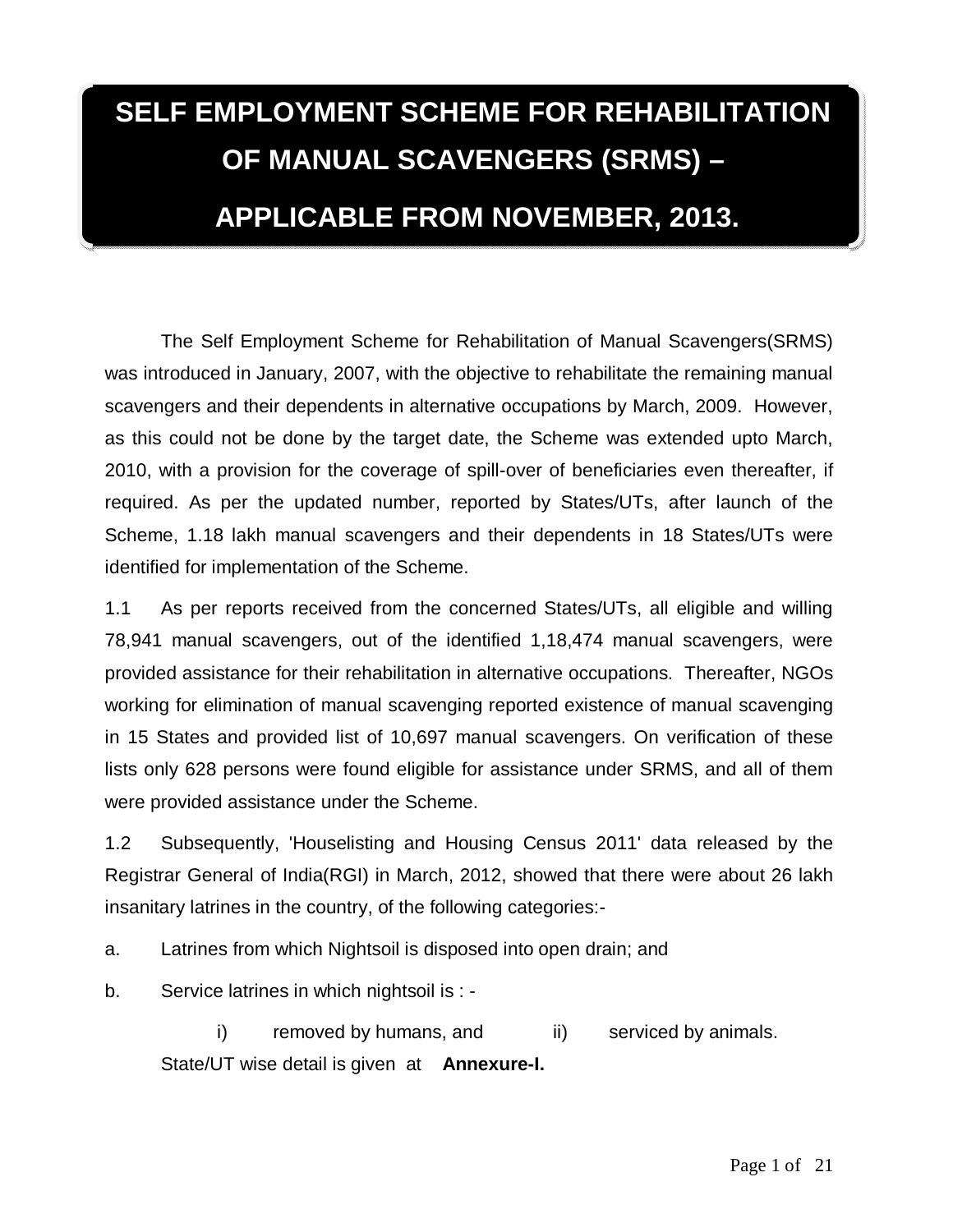1.3 RGI has not provided any data regarding the number of manual scavengers in the country. However, out of the total number of households(HHs) with insanitary latrines, the no. of HHs with (i) manually serviced latrines, and (ii) latrines discharging excreta into open drains, is 8 & 13 lakhs, respectively (total 21 lakh).

1.4 Actual data of manual scavengers for coverage under the Scheme would be available from the following surveys:

- (i) Survey of manual scavengers in statutory towns being steered and coordinated by the Ministry of Social Justice and Empowerment.
- (ii) Survey conducted by any State/UT in accordance with the provisions of the "Prohibition of Employment as Manual Scavengers and their Rehabilitation Act, 2013".

1.5 Funding for the survey of manual scavengers as at (i) above will continue to be provided as per the survey guidelines prepared by the Ministry of Social Justice and Empowerment.

2. Objective of the scheme is to assist the manual scavengers, identified during various surveys, for their rehabilitation in alternative occupations. Manual Scavengers and their dependents, irrespective of their income, will be eligible for assistance.

3. Definition of manual scavenger is as under:

*"manual scavenger" means a person engaged or employed by an individual or a local authority or a public or private agency, for manually cleaning, carrying, disposing of, or otherwise handling in any manner, human excreta in an insanitary latrine or in an open drain or pit into which human excreta from insanitary latrines is disposed of, or on a railway track, before the excreta fully decomposes, and the expression "manual scavenging" shall be interpreted accordingly;* 

Explanation.- (a) "engaged or employed" means being engaged or employed on a regular or contract basis;

(b) a person engaged or employed to clean excreta with the help of such devices and using such protective gear, as the Central Government may notify in this behalf, shall not be deemed to be a 'manual scavenger'.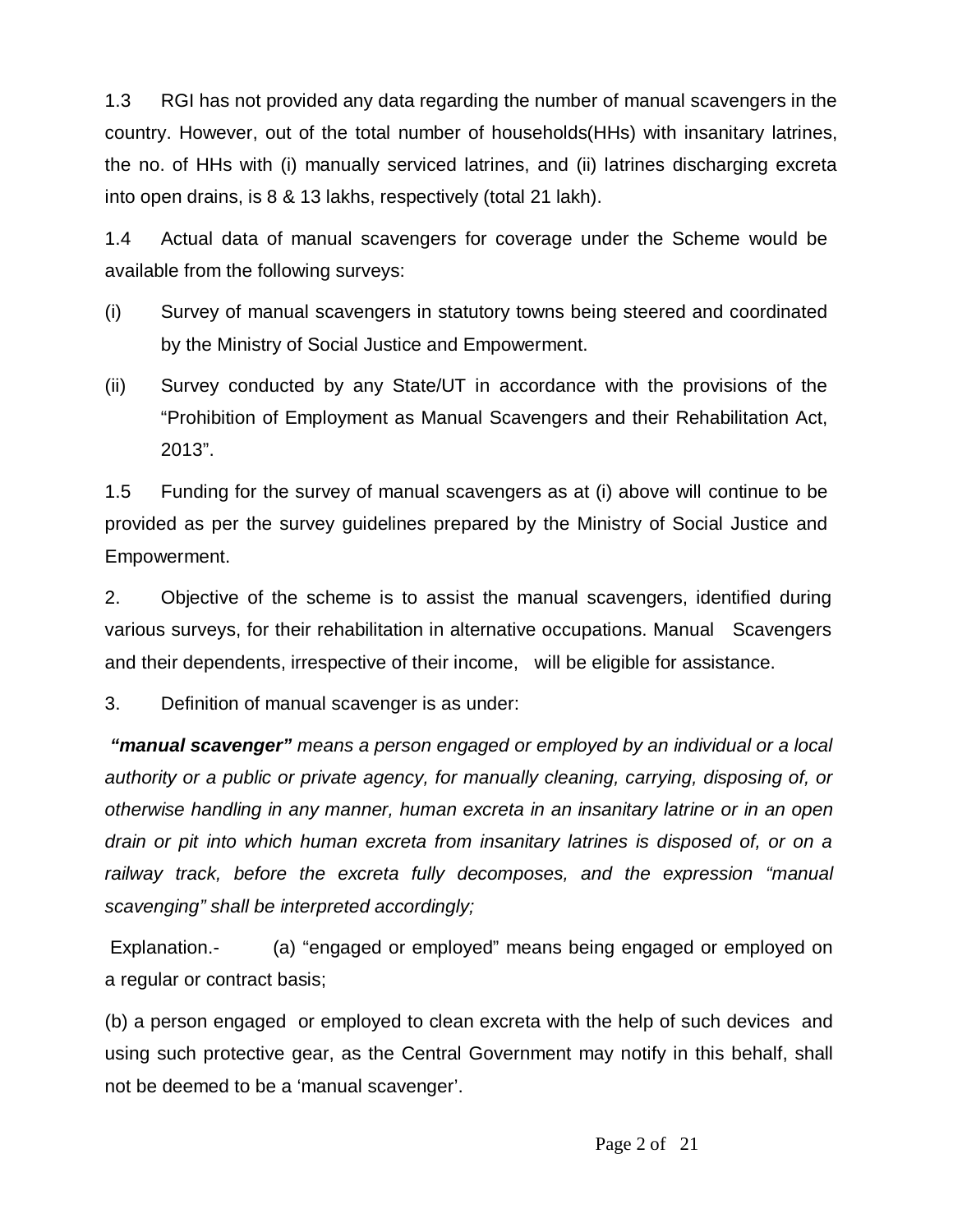*3.1* The dependent of manual scavengers is one who is a member of their family or is dependent on them. Each individual manual scavenger and his/her spouse or children who are of 18 years of age and above, who are not employed (other than manual scavengers) will be provided assistance. For the purpose of training, the age of dependent to be eligible would be reduced by the duration of the training so that immediately after getting the training he/she can be provided other assistance immediately after attaining the age of 18 years.

4. The identified manual scavengers, one from each family, would be eligible for receiving Cash Assistance of Rs. 40,000 immediately after identification. The beneficiary would be allowed to withdraw the amount in monthly installments of maximum of Rs. 7,000. He/she would also be eligible for Capital Subsidy, Interest Subsidy and Training with stipend at the rates prescribed under the scheme. The dependents of manual scavengers would not be eligible for initial Cash Assistance.

5. Loan upto a maximum cost of Rs. 10 lakhs will be admissible under the scheme, and Rs. 15 lakh in case of sanitation related projects like Vaccum Loader, Suction Machine with Vehicle, Garbage Disposal Vehicle, Pay & Use Toilets etc., which are extremely relevant for the target group, with high success rate and income.

6. The moratorium period to start the repayment of loan will be two years. The period of repayment of loan, including moratorium period will be five years for projects upto Rs. 5,00,000 and 7 years for projects above Rs. 5,00,000. The SCAs would distribute the funds within a period of three months after receiving the application from the eligible beneficiaries.

7. The rate of interest chargeable from the beneficiaries will be as follows:-

(a) For projects upto Rs. 25,000/- - 5% per annum (4% per annum for women beneficiaries)

(b) For projects above Rs  $25,000/$ - - 6% per annum.

8. Where the rate of interest chargeable by the banks on loans will be higher than the rates prescribed in the scheme, interest subsidy to the extent of the difference will be given to the banks by the respective State Channelising Agencies (SCAs). The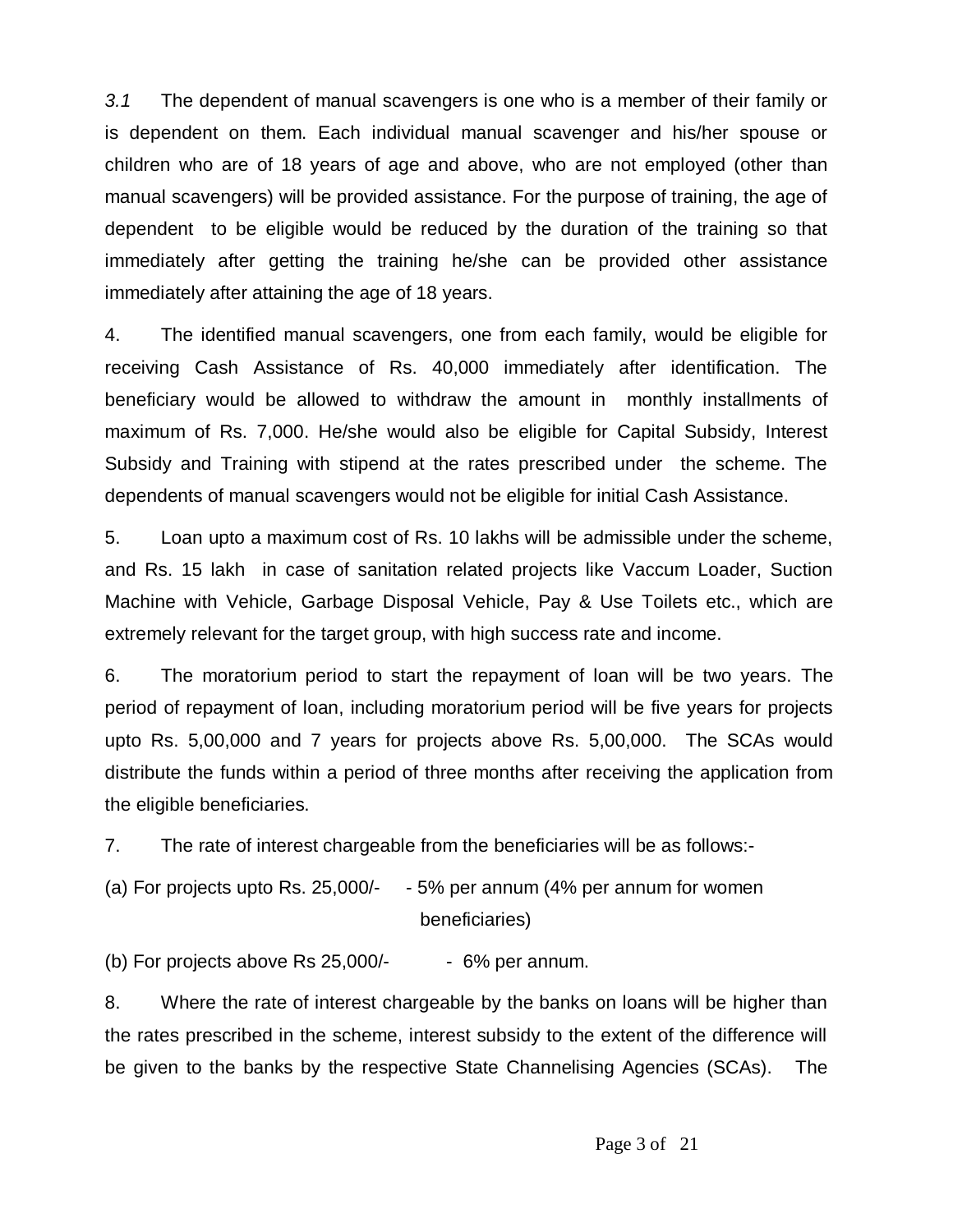SCAs would be required to pay this amount to banks on monthly basis so that there is no case of charging of compound interest by banks on the interest subsidy portion.

9. Credit linked back-end capital subsidy will be provided to the beneficiaries in a scaled manner, as follows:

| <b>Range of Project Cost (Rs.)</b> | <b>Rate of Subsidy</b>                                     |
|------------------------------------|------------------------------------------------------------|
| Upto 2,00,000                      | 50% of project cost                                        |
| 2,00,000 to 5,00,000               | Rs. 1 lakh + 33.3% of project cost between Rs. 2-5<br>lakh |
| 5,00,000 to 10,00,000              | Rs. 2 lakh + 25% of project cost between Rs. 5-10 lakh     |
| 10,00,000 to 15,00,000             | Rs. 3,25,000/-                                             |

10. Subsidy will be back-ended. Banks/lending agencies would disburse the full project cost including subsidy to the beneficiaries as loan. The operation of subsidy amount by the bank will be as follows:-

(a) The subsidy admissible to the beneficiaries under SRMS should be kept in the Subsidy Reserve Fund Account beneficiary-wise, instead of in term deposit in the name of the beneficiary. Banks etc. should apply no interest on the Subsidy Reserve Fund Account. In view of this, for the purpose of charging interest on the loan, the subsidy amount should be excluded. The balance lying to the credit of Subsidy Reserve Fund Account will not form part of deferred tax liabilities(DTL) for the purpose of SLR/CRR.

(b) The repayment schedule of loan would be drawn in such a way that the subsidy kept under Subsidy Reserve Fund would be sufficient for adjustment towards loan repayment equivalent to capital subsidy amount. The beneficiary would be required to repay the loan portion of the project as per repayment schedule prescribed under the Scheme. Beneficiaries will not be entitled for any benefit of subsidy, if the loan is fully repaid before a certain fixed period, specified by the lending agency, depending upon the activity. The availability of the benefit of subsidy to beneficiaries would be contingent on their proper utilization of loan for the sanctioned project.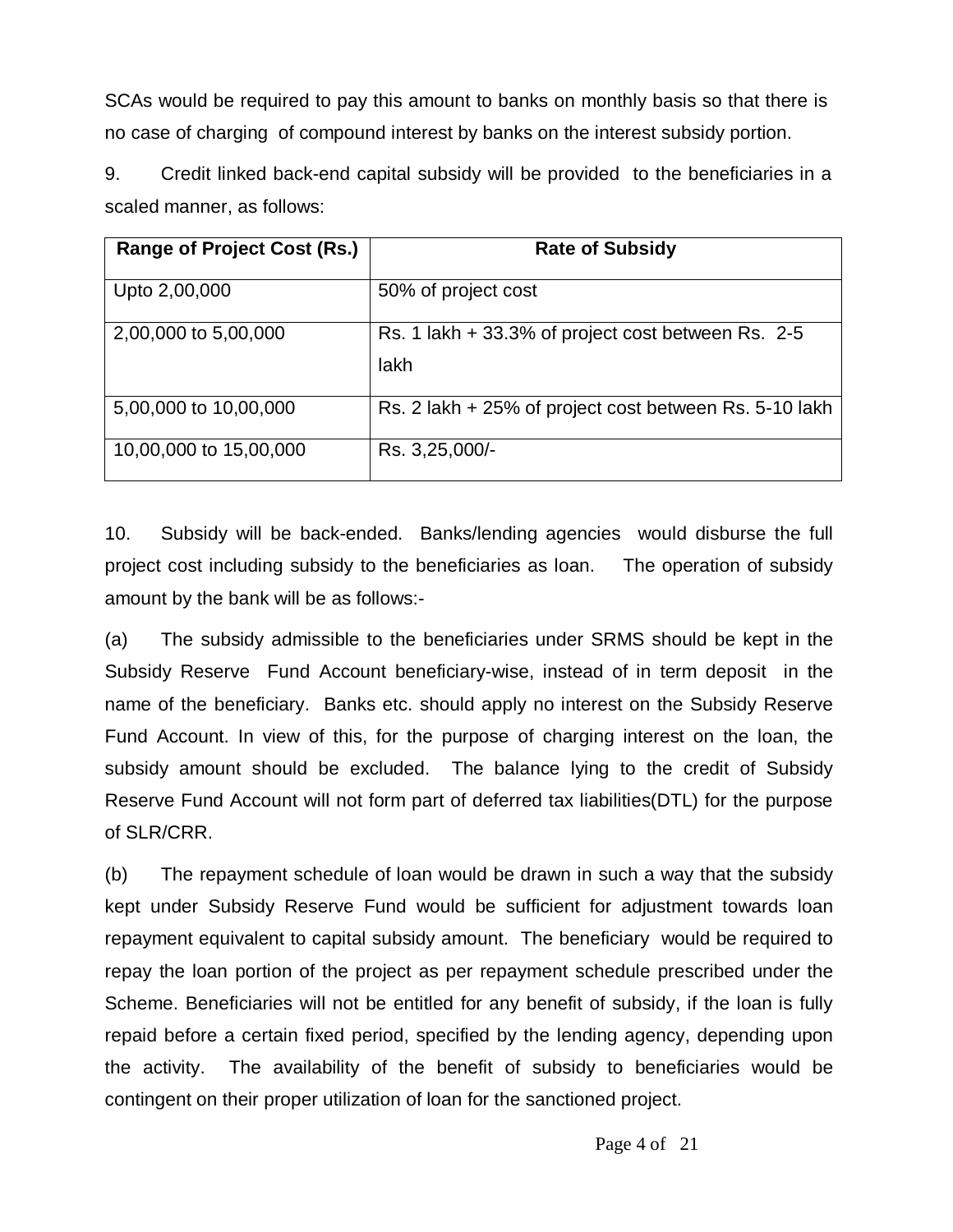(c) Lending agencies would issue loan passbooks to beneficiaries. These pass books should, inter alia, contain details such as the date of sanction of loan, amount of loan sanctioned, subsidy to be adjusted in the final installment of repayment, rate of interest, amount due under each installment, due dates of installments, etc. Banks should ensure that the bank branches fill in all the columns in the passbooks, as otherwise the purpose of issuing the passbooks will be defeated.

11. Beneficiaries will be allowed to avail second and subsequent loan from banks if required, without capital subsidy and interest subsidy and other grants under the scheme.

12. NSKFDC or any other agency identified under the scheme, will undertake all activities under the scheme and will co-ordinate with the concerned agencies to ensure optimum benefits to the beneficiaries. NSKFDC or other identified agency will have freedom to meet admissible expenditure under the scheme out of their own funds, which will be reimbursable to them. NSKFDC or any other identified agency, will have option to provide loan to the target group at the rates prescribed in the scheme, out of their own funds and recover them. Such amounts, however, will not be reimbursable from Government. In such cases, they will be entitled to claim assistance for training, interest subsidy(if required), capital subsidy etc., as provided under the scheme.

13. The scheme will be implemented at the national level through the NSKFDC or other identified agencies for this purpose. At the State level, the implementing agencies will be the state channelising agencies identified for the purpose, which may include government agencies and reputed non-governmental organisations. It is also provided to encourage involvement of reputed micro finance institutions and NGOs for micro financing schemes through the SHGs. For training of the beneficiaries, it is envisaged to involve reputed specialised training institutions, in addition to government institutions.

14. The existing institutions under the Ministry such as the NSKFDC and its SCAs have the requisite experience to implement the proposed scheme. However, their limited infrastructure capacity would need to be enhanced. They would be expected to implement the scheme, in addition to their existing activities would, therefore, need to be supported for building their capacity to cope up with the increased work and will need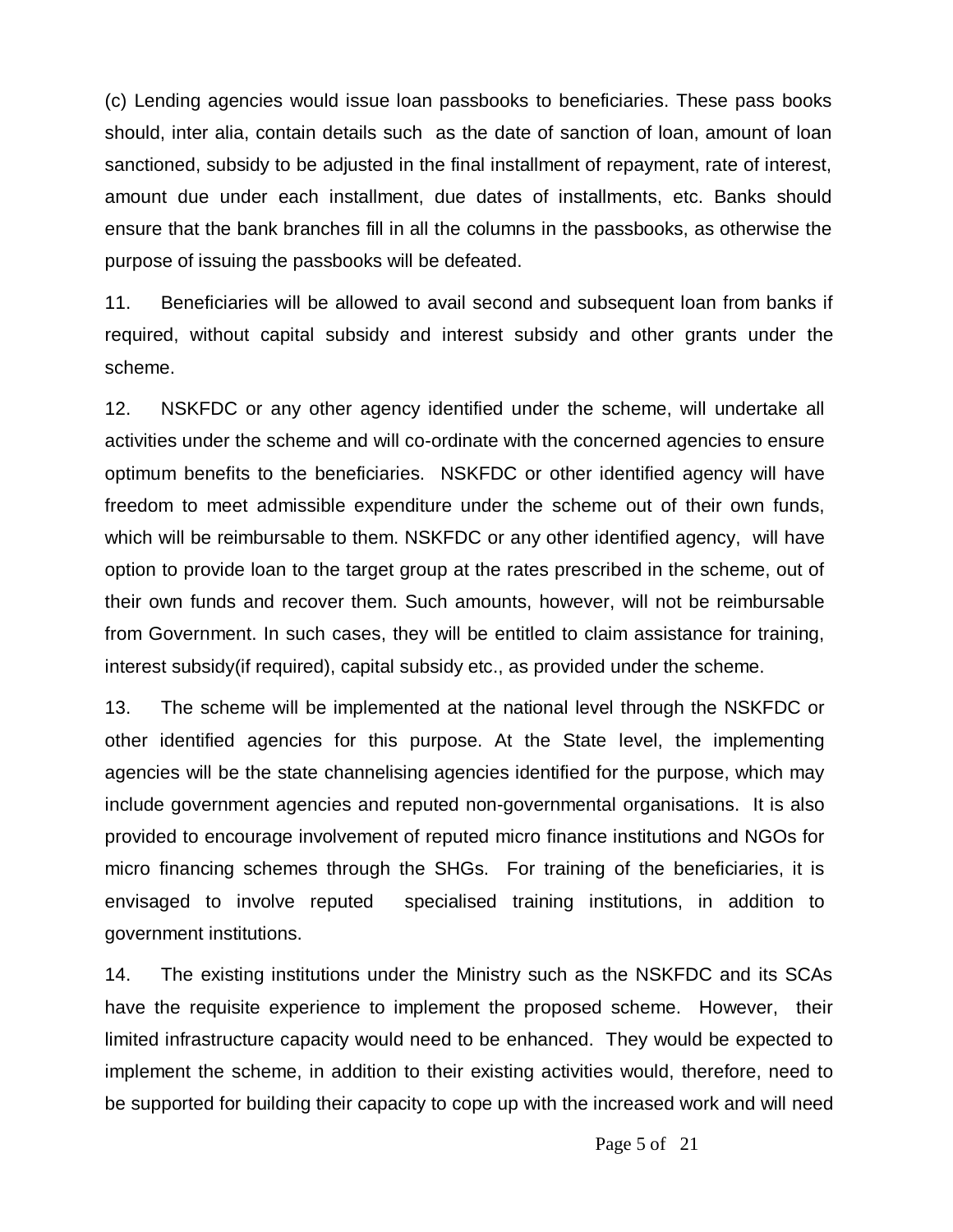to devise innovative mechanisms to achieve the task assigned. Similarly, there would be a need to support other identified agencies involved at various levels. They would be provided financial support under Miscellaneous and administrative expenses.

15. In the course of implementation of the scheme, there would be a need to take timely decisions on several important aspects. To facilitate implementation and timely decisions on critical issues, a special mechanism is envisaged. A committee under the chairmanship of Secretary, Ministry of Social Justice and Empowerment shall be constituted with the following composition:-

- Additional Secretary, Ministry of Social Justice and Empowerment Member
- Joint Secretary and Financial Advisor, Ministry of Social Justice and Empowerment - Member
- Advisor concerned in the Planning Commission Member
- Joint Secretary(Scheduled Caste Development) Convenor.
- Joint Secretary Level Representative of Department of Financial Services

The committee can call special invitees, if felt necessary, to attend its meeting. The recommendations of the committee would be within the broad parameters of the scheme and would be implemented with the approval of Minister, Social Justice and Empowerment.

16. In every State, annual targets of each bank will be fixed by State Level Bankers Committees (SLBC's) as per statewise scheme targets.

17. The beneficiaries are free to select any viable income generating self employment project. Projects would not be imposed on the beneficiaries, rather their interest, experience and choice would be given due weightage in selection of project. An indicative list of projects, which may be selected by the beneficiaries is given at **Annexure-II.** 

17.1 The beneficiary provided training would be provided loan for the activity/trade for which the beneficiary had taken the training. All the beneficiaries living in the same locality should not be provided the loan for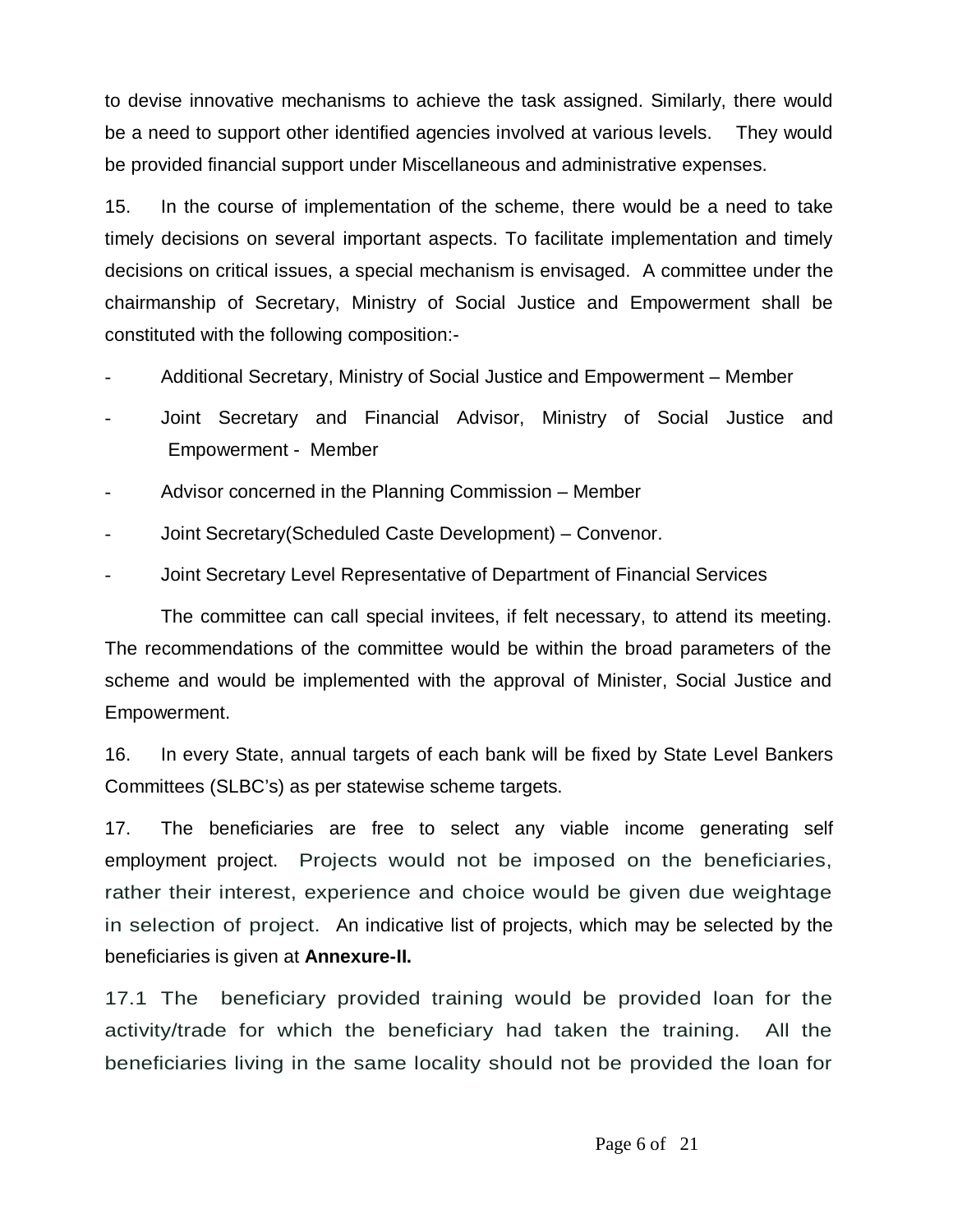the same activity/trade to avoid the competition among themselves and/or make the projects unviable.

18. Since the scavengers will be rehabilitated in non-traditional professions, they will require training to acquire new skills and entrepreneurship capabilities. This can be given by government agencies/institutes as well as by reputed specialised training agencies. Synergies with selected industries/ business establishment would be encouraged for facilitating gainful employment of the trainees.

18.1 Beneficiaries would be provided training for courses upto two years with stipend @ Rs. 3,000 per month. The training will be given as per level of education and aptitude of the beneficiary.

18.2 An indicative list of trades of training of various duration is at **Annexure-III.** 

18.3 The existing schemes of various other Ministries etc., like Ministry of Labour and Employment, District Rural Development Agency, District Industries Centres etc., for imparting training, would be optimally used for training of beneficiaries. In Addition, the National and State specific Training Frameworks prepared under SRMS , for training of beneficiaries, would be the guiding document for selection of training programme for each beneficiary.

18.4 After training, wherever required, beneficiaries would also be provided assistance for self employment ventures. Self employment venture to be selected after training should have relevance with training obtained by beneficiary. An indicative list of training programme and related projects, is given at **Annexure-IV.**

19. A comprehensive programme of publicity with a view to awareness generation at all levels will be undertaken so as to ensure that optimum benefit reaches the beneficiaries in the shortest possible time.

20. Camp approach would be adopted for guiding the beneficiaries in choosing project/training course, making application, obtaining sanction of funds etc. This would speed up process of rehabilitation of beneficiaries and implementation of the scheme.

21. As far as possible, the databases of the targeted beneficiaries of the proposed Scheme would be integrated with UIDAI by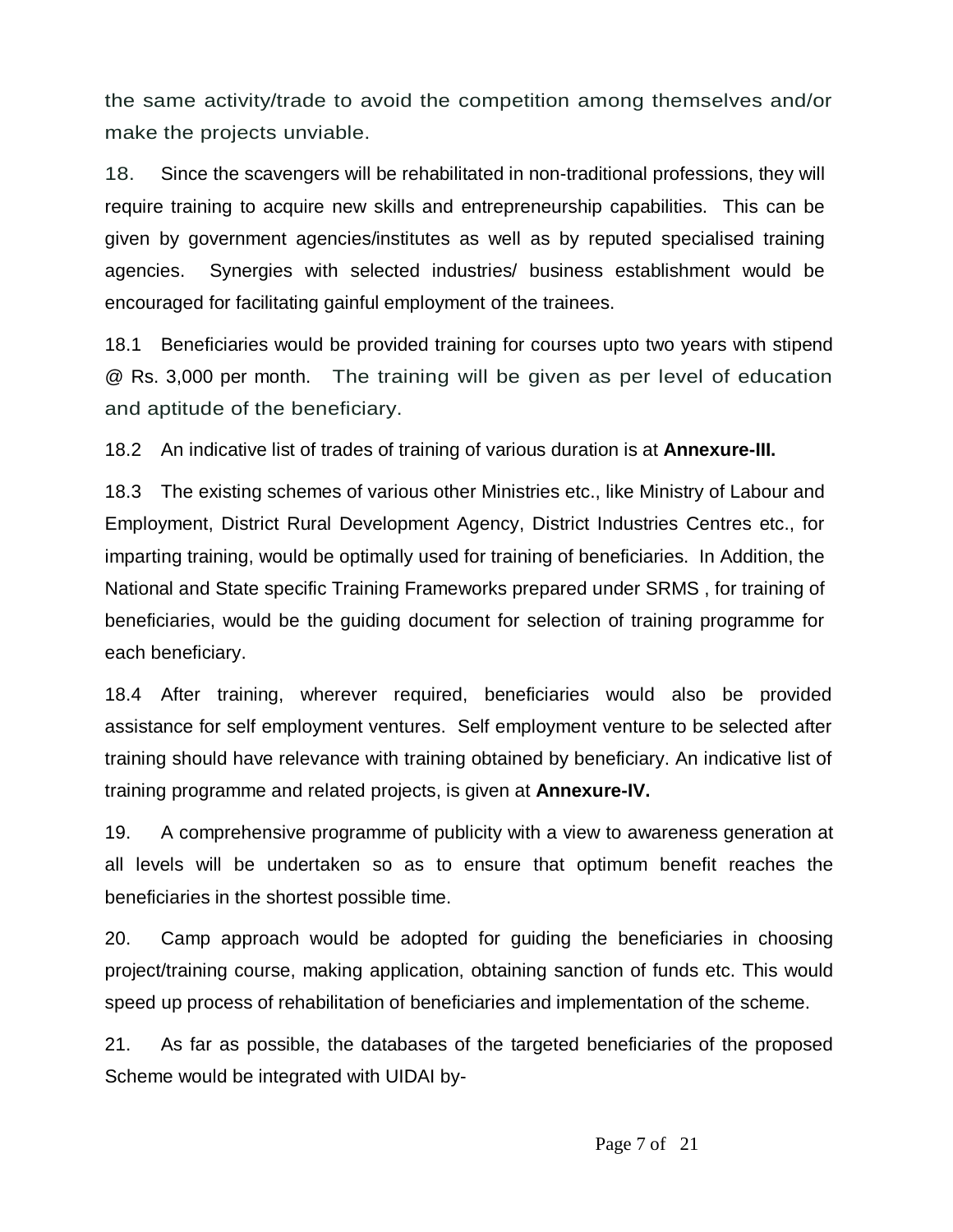(a) Embedding with Aadhaar numbers (UID numbers) in the beneficiaries databases,

(b) Using the UIDAI enabled bank account (UEBA) for crediting the assistance intended for the beneficiaries; and

(c) Using the online Authentication Services of UIDAI for beneficiary identification for overall improvement in Service delivery.

22. In case of diversion of funds by beneficiaries for their other needs, the banks can initiate action as per their policy and rules in this regard. In case it is found that the beneficiary has diverted the subsidy for any purpose, other than for which the assistance was provided,

(i) he/she shall be liable to repay the entire amount of subsidy immediately with a penal interest of 9% per annum.

(ii) He/she shall become ineligible for any assistance under the scheme, in future.

22.1 The SCAs are expected to provide all possible assistance and cooperation to the banks for timely recovery of loan from the beneficiaries. They will also take appropriate measures to ensure that the beneficiaries do not divert the assistance for any other purpose.

22.2 District level Vigilance Committees to be set up under the 'Prohibition of Employment as Manual Scavengers and their Rehabilitation Act, 2013 would monitor the implementation of the Scheme and hold quarterly meetings with the banks etc. to review the status of the implementation of the Scheme.

23. For monitoring the progress of implementation of the Scheme, an exclusive interactive website would be launched, on which data would be uploaded at district/State and National level. Arrangements for online submission of application for loan/subsidy would be made to ensure transparency in the procedure. Further, name of beneficiaries alongwith their details and benefit provided to them would also be displayed on the website. The status of the sanction/ disbursement of loan would be intimated to the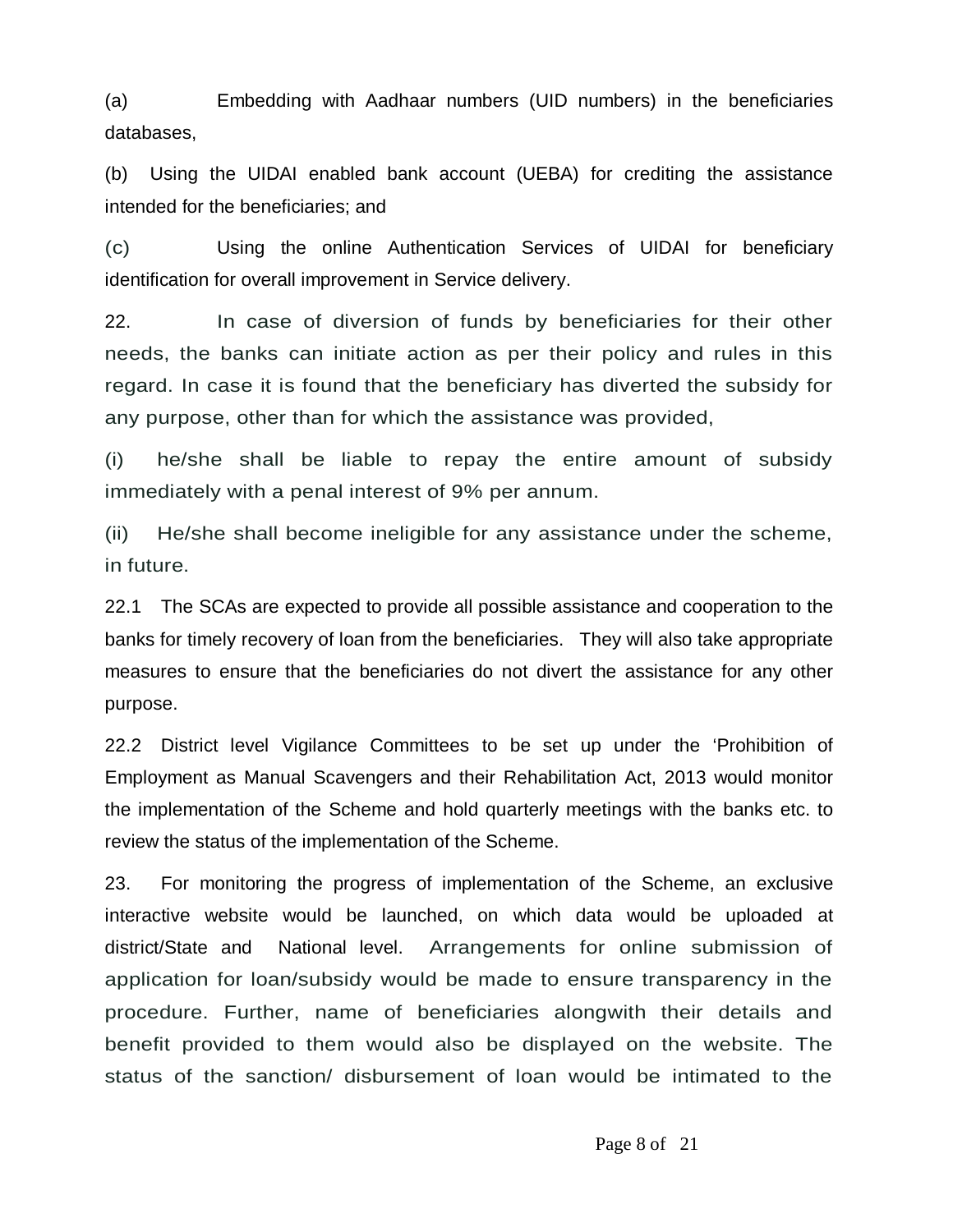concerned beneficiaries online or by return email also by the concerned authorities.

23.1 System of 'Toll Free Number' may be introduced by the SCAs so that the beneficiaries may be able to settle their queries instantly and they may also be allowed to register their names for availing the financial assistance under the scheme of SRMS.

23.2 The progress of implementation of the Scheme will be monitored by NSKFDC and other apex level agencies, identified for the purpose.

23.3 The National Commission for Safai Karamcharis may, in accordance with its terms of reference, review the implementation of programmes and schemes, social and economic rehabilitation of the manual scavengers. The scheme will be concurrently evaluated by an independent agency and expenditure on this would be met out of the funds earmarked under the head 'Miscellaneous and administrative expenses' under the Scheme.

24. In order to bridge the gap between liberation and rehabilitation of manual scavengers, the scheme will be linked with the programme of conversion of dry latrines in co-ordination with the Ministry of Housing and Urban Poverty Alleviation(MoH&UPA) and municipal bodies at State/local levels. As various Ministries of Government of India and State Governments are implementing different developmental programmes, efforts will be made to converge the benefits with other existing programmes so as to give a meaningful package to the target group. The mechanism of Central Monitoring Committee (CMC) as provided in the 'Prohibition of Employment as Manual Scavengers and their Rehabilitation Act, 2013' would be utilised for this purpose.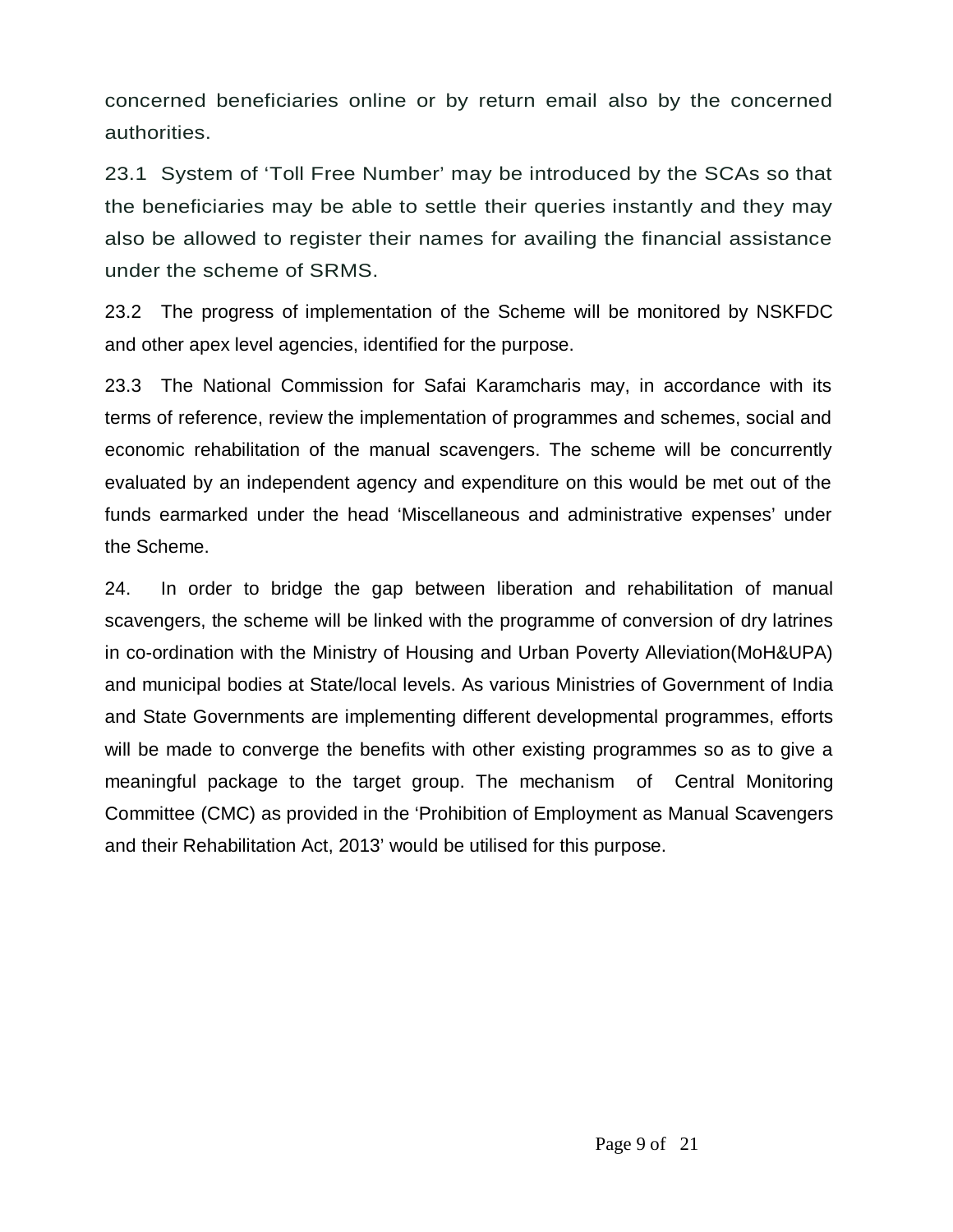### **Annexure-I**

## **State/UT -wise no. of Insanitary Latrines as per 'Houselisting and Housing Census, 2011'**

|                         |                            | <b>Total</b>            | No. of Households by type of Insanitary Latrines   |                                    |                                |                                 |                         |                        |
|-------------------------|----------------------------|-------------------------|----------------------------------------------------|------------------------------------|--------------------------------|---------------------------------|-------------------------|------------------------|
| S.<br>No.               | State/UT                   | number of<br>households | <b>Nightsoil</b><br>disposed<br>into open<br>drain | <b>Serviced</b><br><b>Manually</b> | Sub<br><b>Total</b><br>$(4+5)$ | <b>Serviced</b><br>by<br>animal | <b>Total</b><br>$(6+7)$ | col. 8<br>to<br>col. 3 |
| (1)                     | (2)                        | (3)                     | (4)                                                | (5)                                | (6)                            | (7)                             | (8)                     | (9)                    |
|                         | <b>ALL INDIA</b>           | 246,692,667             | 1,314,652                                          | 794,390                            | 2,109,042                      | 497,236                         | 2,606,278               | 1.06                   |
| 1                       | UTTAR PRADESH              | 32,924,266              | 151,717                                            | 326,082                            | 477,799                        | 80,291                          | 558,090                 | 1.7                    |
| $\overline{2}$          | <b>WEST BENGAL</b>         | 20,067,299              | 78,446                                             | 130,330                            | 208,776                        | 72,289                          | 281,065                 | 1.4                    |
| $\mathbf{3}$            | <b>JAMMU &amp; KASHMIR</b> | 2,015,088               | 64,479                                             | 178,443                            | 242,922                        | 13,109                          | 256,031                 | 12.71                  |
| $\overline{\mathbf{4}}$ | <b>ANDHRA PRADESH</b>      | 21,024,534              | 165,673                                            | 10,357                             | 176,030                        | 52,767                          | 228,797                 | 1.09                   |
| 5                       | <b>MAHARASHTRA</b>         | 23,830,580              | 154,331                                            | 9,622                              | 163,953                        | 45,429                          | 209,382                 | 0.88                   |
| 6                       | <b>TAMIL NADU</b>          | 18,493,003              | 149,455                                            | 27,659                             | 177,114                        | 26,020                          | 203,134                 | 1.1                    |
| $\overline{7}$          | <b>ASSAM</b>               | 6,367,295               | 54,381                                             | 22,139                             | 76,520                         | 35,394                          | 111,914                 | 1.76                   |
| 8                       | <b>RAJASTHAN</b>           | 12,581,303              | 94,061                                             | 2,572                              | 96,633                         | 8,781                           | 105,414                 | 0.84                   |
| 9                       | <b>KARNATAKA</b>           | 13,179,911              | 61,802                                             | 7,740                              | 69,542                         | 28,995                          | 98,537                  | 0.75                   |
| 10                      | <b>BIHAR</b>               | 18,940,629              | 39,246                                             | 13,587                             | 52,833                         | 35,009                          | 87,842                  | 0.46                   |
| 11                      | <b>ODISHA</b>              | 9,661,085               | 30,567                                             | 26,496                             | 57,063                         | 24,222                          | 81,285                  | 0.84                   |
| 12                      | <b>NCT OF DELHI</b>        | 3,340,538               | 68,424                                             | 583                                | 69,007                         | 633                             | 69,640                  | 2.08                   |
| 13                      | MADHYA PRADESH             | 14,967,597              | 41,363                                             | 5,664                              | 47,027                         | 13,948                          | 60,975                  | 0.41                   |
| 14                      | <b>PUNJAB</b>              | 5,409,699               | 28,274                                             | 3,465                              | 31,739                         | 9,460                           | 41,199                  | 0.76                   |
| 15                      | <b>MANIPUR</b>             | 507,152                 | 27,713                                             | 10,062                             | 37,775                         | 2,964                           | 40,739                  | 8.03                   |
| 16                      | <b>HARYANA</b>             | 4,717,954               | 32,432                                             | 1,343                              | 33,775                         | 4,752                           | 38,527                  | 0.82                   |
| 17                      | <b>GUJARAT</b>             | 12,181,718              | 25,234                                             | 2,566                              | 27,800                         | 4,890                           | 32,690                  | 0.27                   |
| 18                      | <b>JHARKHAND</b>           | 6,181,607               | 9,317                                              | 1,836                              | 11,153                         | 5,986                           | 17,139                  | 0.28                   |
| 19                      | <b>KERALA</b>              | 7,716,370               | 12,052                                             | 3,011                              | 15,063                         | 1,713                           | 16,776                  | 0.22                   |
| 20                      | <b>UTTARAKHAND</b>         | 1,997,068               | 6,730                                              | 4,701                              | 11,431                         | 2,562                           | 13,993                  | 0.7                    |
| 21                      | ARUNACHAL PRADESH          | 261,614                 | 1,865                                              | 1,059                              | 2,924                          | 9,579                           | 12,503                  | 4.78                   |
| 22                      | <b>CHATTISGARH</b>         | 5,622,850               | 4,881                                              | 736                                | 5,617                          | 3,484                           | 9,101                   | 0.16                   |
| 23                      | <b>TRIPURA</b>             | 842,781                 | 3,760                                              | 830                                | 4,590                          | 3,733                           | 8,323                   | 0.99                   |
| 24                      | MEGHALAYA                  | 538,299                 | 1,792                                              | 1,962                              | 3,754                          | 4,126                           | 7,880                   | 1.46                   |
| 25                      | <b>NAGALAND</b>            | 399,965                 | 1,208                                              | 786                                | 1,994                          | 2,481                           | 4,475                   | 1.12                   |
| 26                      | <b>HIMACHAL PRADESH</b>    | 1,476,581               | 3,069                                              | 310                                | 3,379                          | 561                             | 3,940                   | 0.27                   |
| 27                      | <b>GOA</b>                 | 322,813                 | 667                                                | $\blacksquare$                     | 667                            | 3,151                           | 3,818                   | 1.18                   |
| 28                      | <b>MIZORAM</b>             | 221,077                 | 583                                                | 121                                | 704                            | 562                             | 1,266                   | 0.57                   |
| 29                      | <b>PUDUCHERRY</b>          | 301,276                 | 638                                                | 133                                | 771                            | 88                              | 859                     | 0.29                   |
| 30                      | DADRA & N. HAVELI          | 73,063                  | 55                                                 | 168                                | 223                            | 28                              | 251                     | 0.34                   |
| 31                      | A.& N. ISLANDS             | 93,376                  | 151                                                | 11                                 | 162                            | 57                              | 219                     | 0.23                   |
| 32                      | <b>SIKKIM</b>              | 128,131                 | 93                                                 |                                    | 93                             | 126                             | 219                     | 0.17                   |
| 33                      | <b>CHANDIGARH</b>          | 235,061                 | 164                                                |                                    | 164                            | 32                              | 196                     | 0.08                   |
| 34                      | <b>DAMAN &amp; DIU</b>     | 60,381                  | 29                                                 | 16                                 | 45                             | 14                              | 59                      | 0.1                    |
| 35                      | LAKSHADWEEP                | 10,703                  | 0                                                  | 0                                  | 0                              | $\pmb{0}$                       | 0                       | $\blacksquare$         |

Source: Census, 2011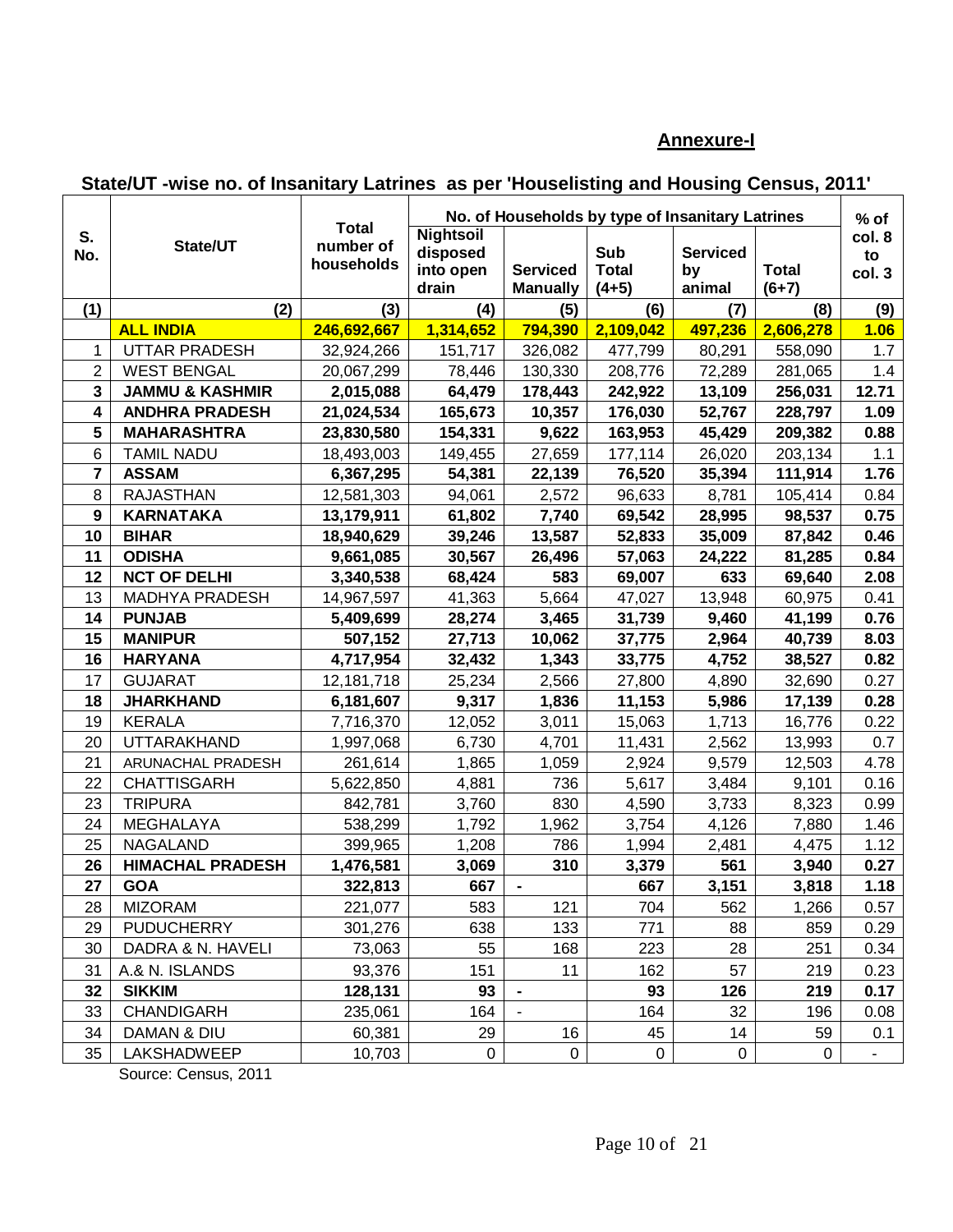# **Indicative Projects/Activities**

| S.             | Range                | <b>Indicative Projects/Activities/Schemes</b>                  |  |  |  |  |  |  |  |
|----------------|----------------------|----------------------------------------------------------------|--|--|--|--|--|--|--|
| No.            |                      |                                                                |  |  |  |  |  |  |  |
| 1              | <b>Upto Rs.25000</b> | <b>Agricultural Sector:</b>                                    |  |  |  |  |  |  |  |
|                |                      | Mixed Farming, Bee keeping                                     |  |  |  |  |  |  |  |
|                |                      | <b>Service Sector:</b>                                         |  |  |  |  |  |  |  |
|                |                      | Tea Leaf Shop, Tea Stall, Cane Bamboo Shop, General Store,     |  |  |  |  |  |  |  |
|                |                      | Singar Shop, Statue Making, Carpentry, Rickshaw, Sale of Steel |  |  |  |  |  |  |  |
|                |                      | Utensils, Gift Items Shop, Flower Shop, Egg Business, Rice     |  |  |  |  |  |  |  |
|                |                      | Selling, Badi/Papad Making, Readymade Garments, Masons,        |  |  |  |  |  |  |  |
|                |                      | Mobile Repairing, TV/Domestic Appliances Repairing,            |  |  |  |  |  |  |  |
|                |                      | Electrician, Plumbing & Mason, Fruit & Vegetable Vendor &      |  |  |  |  |  |  |  |
|                |                      | Meat Shop, Paan Shop,.                                         |  |  |  |  |  |  |  |
| $\overline{2}$ | <b>From Rs.25001</b> | <b>Agricultural Sector:</b>                                    |  |  |  |  |  |  |  |
|                | to Rs.50000          | Goatary, Dairy, Poultry, Duckery.                              |  |  |  |  |  |  |  |
|                |                      |                                                                |  |  |  |  |  |  |  |
|                |                      | <b>Service Sector:</b>                                         |  |  |  |  |  |  |  |
|                |                      | Beauty Parlour, Fotwear Shop, Readymade Garments,              |  |  |  |  |  |  |  |
|                |                      | Domestic Appliances Repairing, Electronic Shop, CD/            |  |  |  |  |  |  |  |
|                |                      | Cassettes Shop, Fast Food, Photo Studio, Dice Polishing,       |  |  |  |  |  |  |  |
|                |                      | Imitation Jewellery, Gift Stall, Cycle repairing, Barber Shop, |  |  |  |  |  |  |  |
|                |                      | Tailoring Shop, Flour Mill, Bicycle Hiring and Repairing       |  |  |  |  |  |  |  |
|                |                      |                                                                |  |  |  |  |  |  |  |
|                |                      | <b>Industrial Sector:</b>                                      |  |  |  |  |  |  |  |
|                |                      | Wooden Photo frame, Handmade bricks, Jali Pillars, Herbal      |  |  |  |  |  |  |  |
|                |                      | Cosmetics, Rakhee / Decorative Jhallers                        |  |  |  |  |  |  |  |
| $\overline{3}$ | <b>From Rs.50001</b> | <b>Agricultural Sector:</b>                                    |  |  |  |  |  |  |  |
|                | to Rs.1.00 lakh      | Poultry, Goatery, Milch Animals.                               |  |  |  |  |  |  |  |
|                |                      |                                                                |  |  |  |  |  |  |  |
|                |                      | <b>Service Sector:</b>                                         |  |  |  |  |  |  |  |
|                |                      | Fabrication Work, Shuttering, Computer, Carpentry Business,    |  |  |  |  |  |  |  |
|                |                      | Fertilizer Shop, Mobile Repair, Battery binding & repairing,   |  |  |  |  |  |  |  |
|                |                      | Two/Four wheeler repairing, Barber Shop, Auto-rickshaw         |  |  |  |  |  |  |  |
|                |                      | (Petrol), Automobile Repair Shop, Photocopier Booth, General   |  |  |  |  |  |  |  |
|                |                      | Provision Store, Beauty Parlour and Music Store etc.           |  |  |  |  |  |  |  |
|                |                      | <b>Industrial Sector:</b>                                      |  |  |  |  |  |  |  |
|                |                      | Broom Stick, Artificial Jewellery, Paper, Jute & Cloth Bags &  |  |  |  |  |  |  |  |
|                |                      | folders, Paper envelopes & File covers, Air bag/purse, Halwai  |  |  |  |  |  |  |  |
|                |                      | Chappal, Surgical Bandages making, Paper cup & plates          |  |  |  |  |  |  |  |
|                |                      | manufacturing, Socks manufacturing.                            |  |  |  |  |  |  |  |
| 4              | <b>From Rs.1.01</b>  | <b>Agricultural Sector:</b>                                    |  |  |  |  |  |  |  |
|                | lakh to Rs.5.00      | Land Purchase, Poultry Farming, Plants Nursery, Vermi          |  |  |  |  |  |  |  |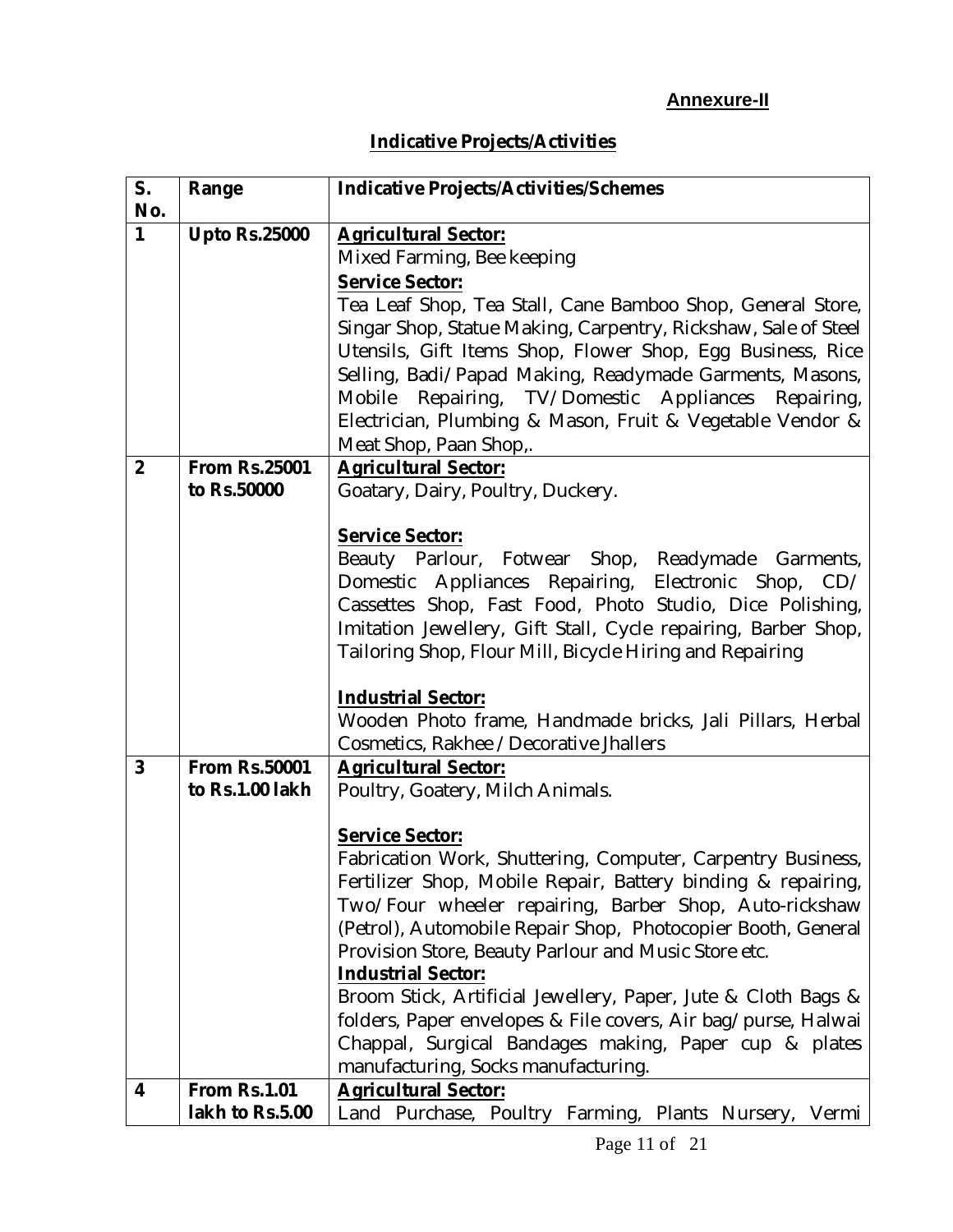| S.  | Range                | <b>Indicative Projects/Activities/Schemes</b>                                                                         |  |  |  |  |  |  |  |
|-----|----------------------|-----------------------------------------------------------------------------------------------------------------------|--|--|--|--|--|--|--|
| No. |                      |                                                                                                                       |  |  |  |  |  |  |  |
|     | lakh                 | Composting, Medicinal and Aromatic Plants, Sericulture and                                                            |  |  |  |  |  |  |  |
|     |                      | Mulberry Farming, Mushroom Cultivation, Tractor, Power                                                                |  |  |  |  |  |  |  |
|     |                      | Tiller, Horticulture.                                                                                                 |  |  |  |  |  |  |  |
|     |                      | <b>Service Sector:</b>                                                                                                |  |  |  |  |  |  |  |
|     |                      | Dhabas/Mini Hotel, Advocate Office, Bricks Sale, Travel                                                               |  |  |  |  |  |  |  |
|     |                      | Agency, Medical Shop, Internet Cafe, Plastic Lamination,                                                              |  |  |  |  |  |  |  |
|     |                      | Repairing of Agricultural equipments, Dry cleaning, dyeing &                                                          |  |  |  |  |  |  |  |
|     |                      | draping, Transport, Denting & Painting of Vehicles and                                                                |  |  |  |  |  |  |  |
|     |                      | Domestic Gadgets, Sanitary & Hardware Shop, Servicing &<br>Repair of Domestic electrical Appliances, Tent House, Band |  |  |  |  |  |  |  |
|     |                      | Party, Readymade Garments Shop, Agriculture and allied                                                                |  |  |  |  |  |  |  |
|     |                      | activities including Non-land based schemes like Tractor,                                                             |  |  |  |  |  |  |  |
|     |                      | Trolley, Poultry Farming.                                                                                             |  |  |  |  |  |  |  |
|     |                      | <b>Industrial Sector:</b>                                                                                             |  |  |  |  |  |  |  |
|     |                      | Broom making, Brush making, Hollow Bricks and Jallis                                                                  |  |  |  |  |  |  |  |
|     |                      | Making, Printing Press, Black Smith, Embroidery/Jari Work,                                                            |  |  |  |  |  |  |  |
|     |                      | Manufacturing,<br>Machine<br>Screw<br>Surgical<br>Bandage                                                             |  |  |  |  |  |  |  |
|     |                      | Manufacturing, Silver Ornaments, Footwear Manufacturing,                                                              |  |  |  |  |  |  |  |
|     |                      | Herbal Shampoo Manufacturing, Tyre Retreading, Citronella                                                             |  |  |  |  |  |  |  |
|     |                      | Oil Manufacturing, Silver Ornaments.                                                                                  |  |  |  |  |  |  |  |
| 5   | <b>From Rs.5.01</b>  | <b>Service Sector:</b>                                                                                                |  |  |  |  |  |  |  |
|     | lakh to              | Mini Hotels/Motels, Dhaba,                                                                                            |  |  |  |  |  |  |  |
|     | <b>Rs.10.00 lakh</b> | <b>Transport Sector:</b>                                                                                              |  |  |  |  |  |  |  |
|     |                      | Bolero, Mahindra Jeep, Innova, Qualis, TATA Sumo, Micro                                                               |  |  |  |  |  |  |  |
|     |                      | Bus(RTV)                                                                                                              |  |  |  |  |  |  |  |
|     |                      |                                                                                                                       |  |  |  |  |  |  |  |
|     |                      | <b>Industrial Sector</b>                                                                                              |  |  |  |  |  |  |  |
|     |                      | Rice Mill, Stone Crusher, Hosiery unit, Mineral Soda Water                                                            |  |  |  |  |  |  |  |
|     |                      | Plant                                                                                                                 |  |  |  |  |  |  |  |
| 6   | For More than        | <b>Sanitary based equipments</b>                                                                                      |  |  |  |  |  |  |  |
|     | <b>Rs.10.00 lac</b>  | loader, Suction Machine with Vehicle,<br>Vacuum                                                                       |  |  |  |  |  |  |  |
|     |                      | Garbage Disposal Vehicle, Pay & use toilets etc                                                                       |  |  |  |  |  |  |  |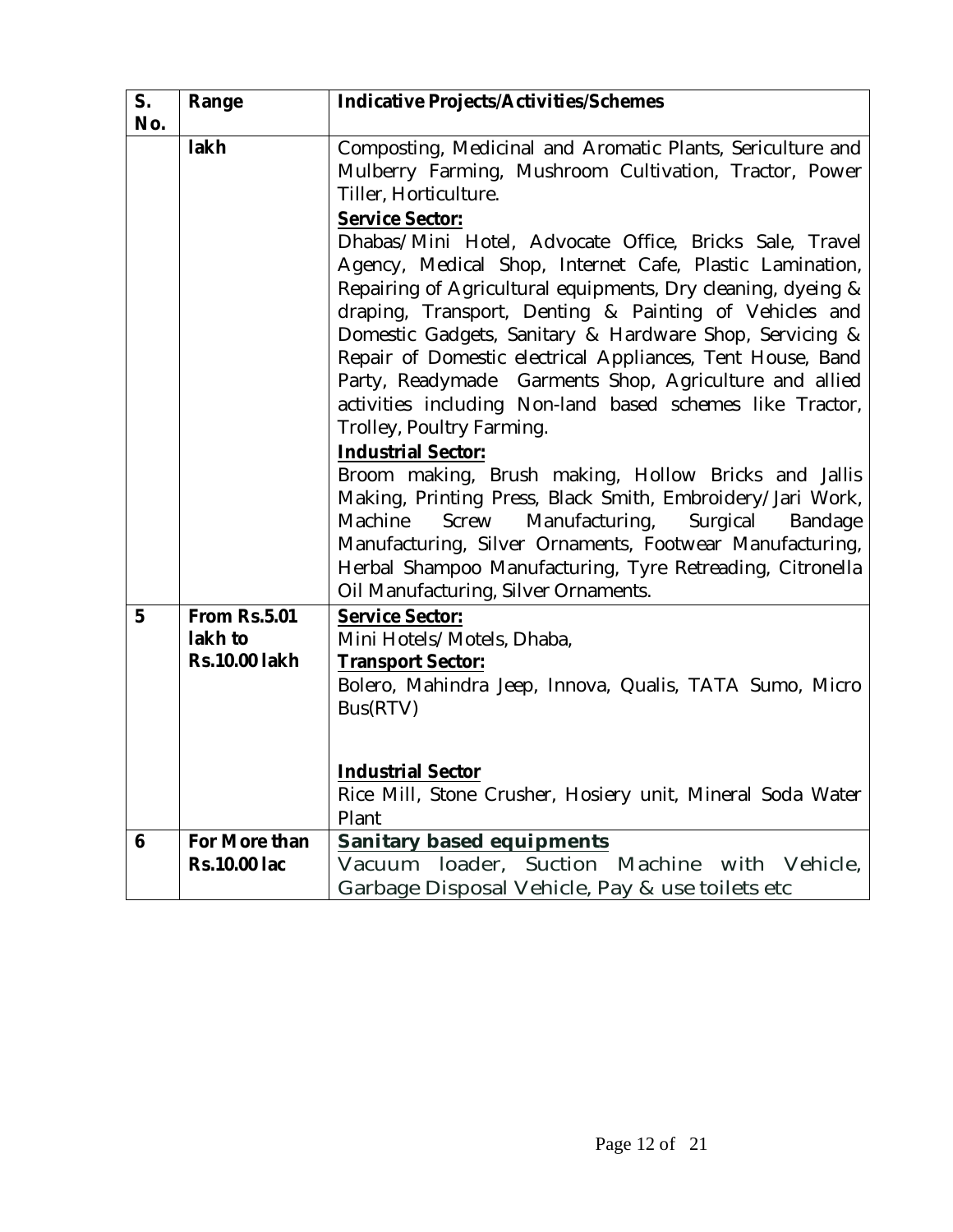## **Annexure-III**

# **Details of Training Trade/Courses with Duration**

| S.No. | <b>Trade/Areas</b>     | <b>Courses</b>                                                        | <b>Duration in Months</b> |
|-------|------------------------|-----------------------------------------------------------------------|---------------------------|
| 1     | Computer<br>Technology | <b>Computer Hardware Assembling</b><br>& services                     | 3                         |
|       |                        | <b>Computer Software</b>                                              | 3                         |
|       |                        | <b>Basic Computer Application</b>                                     | 3                         |
|       |                        | Certificate Course in Data<br>Processing                              | 3                         |
|       |                        | Certificate Courses in Office<br><b>Automation &amp; Internet</b>     | 3                         |
|       |                        | PC, Monitor & Printer Repair &<br>Servicing                           | 4                         |
|       |                        | <b>Certificate Courses in Computer</b><br><b>Hardware Maintenance</b> | 4                         |
|       |                        | Computer software and Tally                                           | 6                         |
|       |                        | Adv. Diploma in Software Tech.                                        | 6                         |
|       |                        | <b>AUTO CAD</b>                                                       | 12                        |
|       |                        |                                                                       |                           |
| 2     | Apparel<br>Technology  | <b>Smart Checker</b>                                                  | 1                         |
|       |                        | <b>Smart Operator (Sewing</b><br>Machine) (Basic)                     | 1.5                       |
|       |                        | Embroidery                                                            | 3                         |
|       |                        | Embroidery & Jerry work                                               | 3                         |
|       |                        | Cutting & Tailoring/ Fashion<br>Designing                             | 3                         |
|       |                        | <b>Woolen Shawl Embroidery Caps</b><br>& Shocks                       | 3                         |
|       |                        | Himachali Craft (Rumal & Dolls<br>Making)                             | 3                         |
|       |                        | <b>Fashion Designing</b>                                              | 3                         |
|       |                        | Fashion Designing and use of<br>fancy dress material                  | 3                         |
|       |                        | Readymade Garments Mfg.                                               | 3                         |
|       |                        | Himachali Shawl Weaving and<br><b>Designing Training</b>              | 6                         |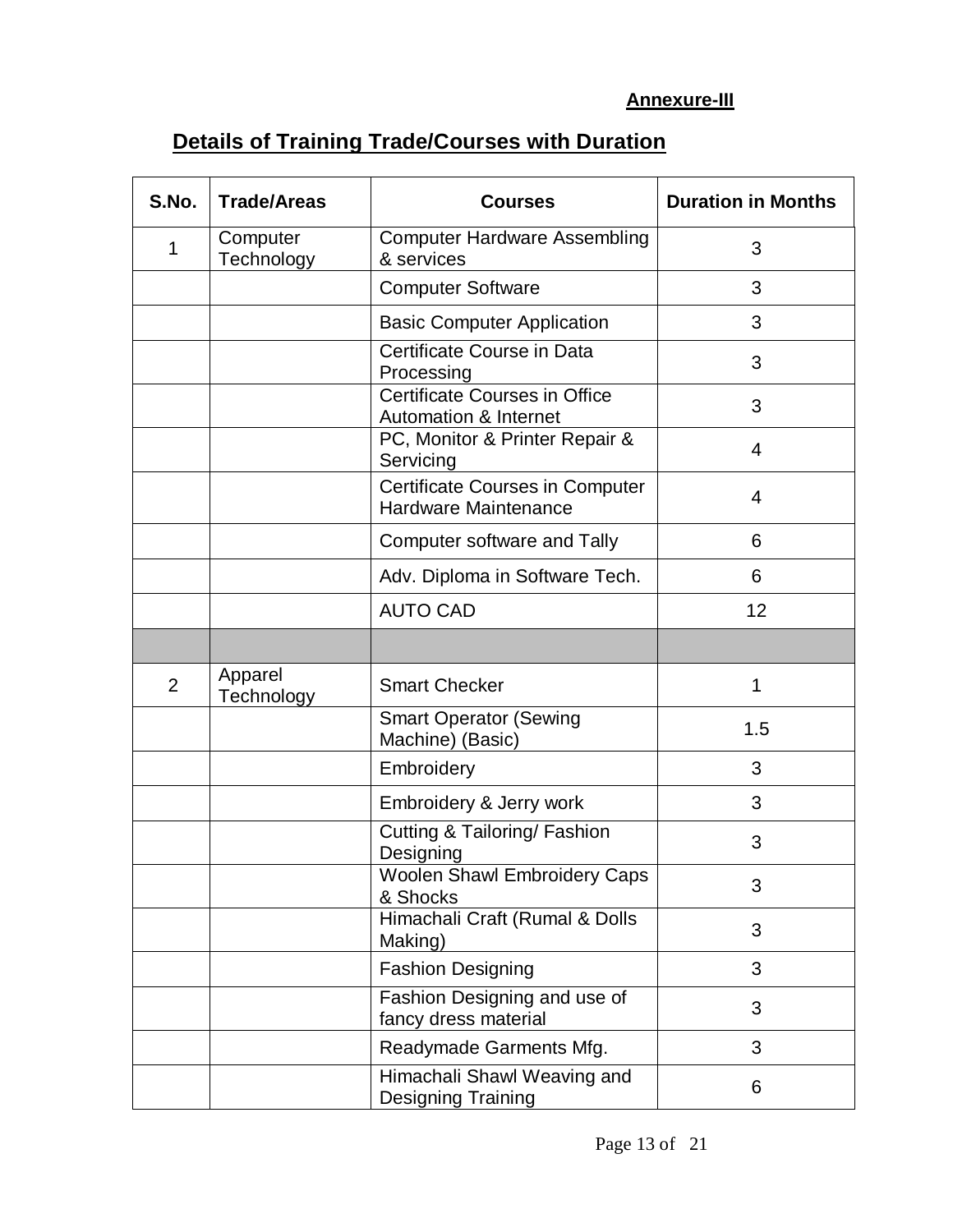| S.No. | <b>Trade/Areas</b>                     | <b>Courses</b>                                                    | <b>Duration in Months</b> |
|-------|----------------------------------------|-------------------------------------------------------------------|---------------------------|
|       |                                        |                                                                   |                           |
| 3     | Electric/<br>Electronics<br>Technology | <b>Mobile Repair</b>                                              | $\overline{2}$            |
|       |                                        | <b>Repairs of Electrical Appliances</b><br>& Domestic Wiring etc. | 3                         |
|       |                                        | Mobile repair including<br><b>Hardware and Software</b>           | 3                         |
|       |                                        | Motor Rewinding                                                   | 3                         |
|       |                                        | <b>Consumer Electronic Products-</b><br>repairs & maintenance     | 3                         |
|       |                                        | Certificate Course in Camera<br>(Still Photography)               | 3                         |
|       |                                        | Advance Certificate Course in<br><b>Television Reporting.</b>     | 3                         |
|       |                                        | Videography & Photography                                         | 3                         |
|       |                                        | Certificate Course in Video<br>Editing                            | 6                         |
|       |                                        |                                                                   |                           |
| 4     | Automobiles                            | <b>LMV Driving</b>                                                | 1                         |
|       |                                        | L.T. Motor Driving cum Advance<br><b>Mechanism Training</b>       | 3                         |
|       |                                        | <b>Automobile Repairs &amp; Servicing</b>                         | 3                         |
|       |                                        | Motor driving and basic<br>mechanism                              | 6                         |
|       |                                        |                                                                   |                           |
| 5     | Vocational                             | <b>Eco-Tourism Training</b>                                       | 1                         |
|       |                                        | Dona Pattal Mfg.                                                  | 1.5                       |
|       |                                        | Paper Bags, Paper Envelops,<br>Gift Bags, File Cover etc.         | $\overline{2}$            |
|       |                                        | <b>Aerometric Candles</b>                                         | $\overline{2}$            |
|       |                                        | Beauty culture and skin care                                      | 2                         |
|       |                                        | <b>Beautician</b>                                                 | 3                         |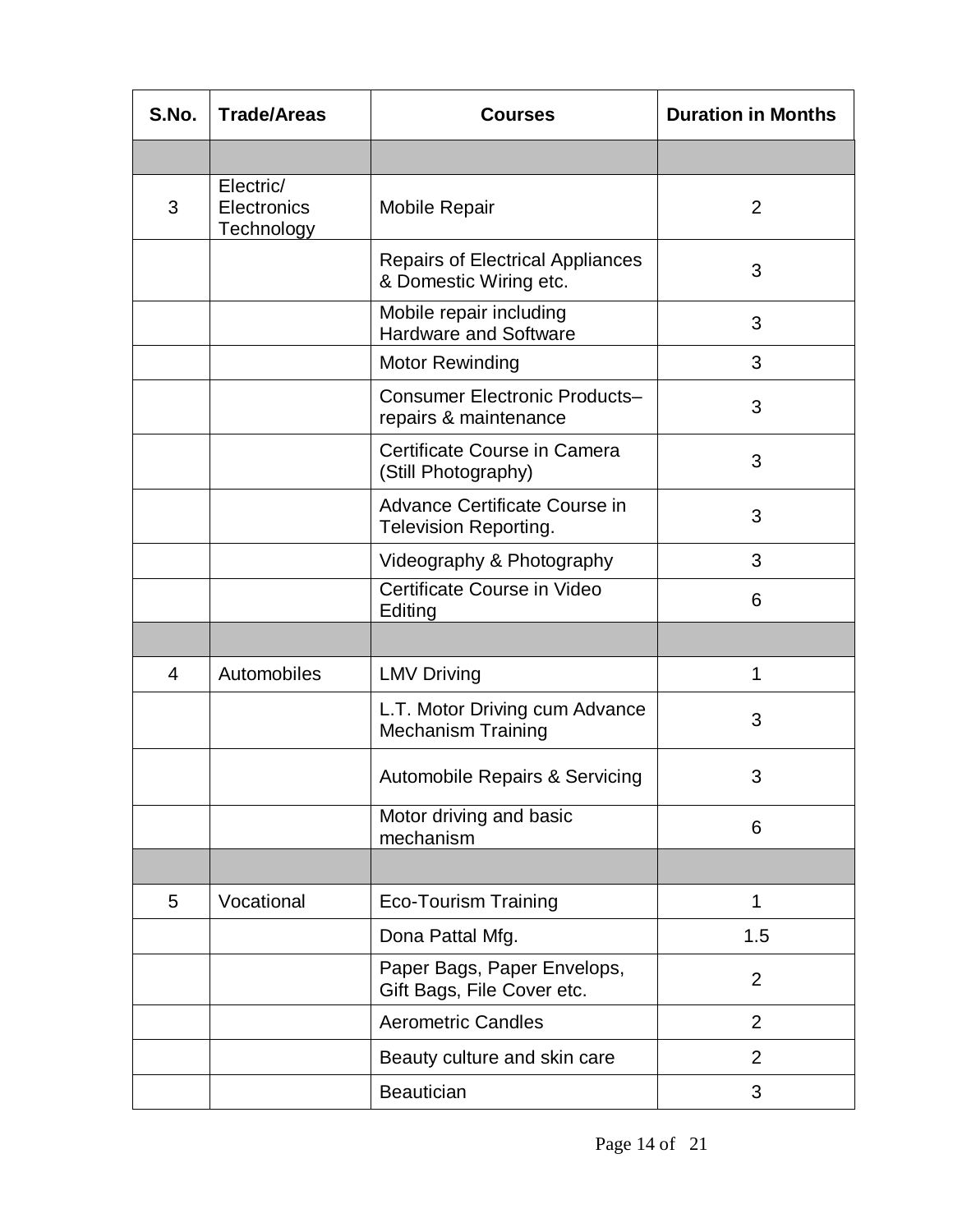| S.No.          | <b>Trade/Areas</b>                           | <b>Courses</b>                                                                        | <b>Duration in Months</b> |
|----------------|----------------------------------------------|---------------------------------------------------------------------------------------|---------------------------|
|                |                                              | Packaging, Grading, Labeling<br>and Marketing Techniques for<br><b>Local Products</b> | 3                         |
|                |                                              | Beauty culture and skin care                                                          | 3                         |
|                |                                              | Air Travel Fare Ticketing &<br><b>Airport Handling</b>                                | 6                         |
|                |                                              | <b>Holistic Beauty Culture</b>                                                        | 12                        |
|                |                                              | <b>Travel &amp; Tourism Management</b>                                                | 12                        |
|                |                                              |                                                                                       |                           |
| 6              | Household                                    | Himachali Food cum Fast Food<br>Training                                              | 1                         |
|                |                                              | <b>Fruit Processing</b>                                                               | 1                         |
|                |                                              | Soft Toys                                                                             | 1.5                       |
|                |                                              | Food Processing and<br>Preservation                                                   | 1.5                       |
|                |                                              | <b>Soft Toys</b>                                                                      | 2                         |
|                |                                              | <b>Fruit Processing</b>                                                               | $\overline{2}$            |
|                |                                              | Himachali Food cum Fast Food<br>Training                                              | 3                         |
|                |                                              | Soft Toys and fancy Handicrafts                                                       | 3                         |
|                |                                              | Regizine Bag & Seat cover mfg.                                                        | 3                         |
|                |                                              | <b>Imitation Jewelry</b>                                                              | 3                         |
|                |                                              |                                                                                       |                           |
| $\overline{7}$ | Construction                                 | Wooden Work / Craft Items                                                             | 3                         |
|                |                                              | Plumbing & Sanitary work                                                              | 3                         |
|                |                                              | Raj Mistry                                                                            | 3                         |
|                |                                              | <b>Steel Fabrication</b>                                                              | 3                         |
|                |                                              | <b>Security Guards</b>                                                                | 6                         |
|                |                                              | Sanitary Inspector                                                                    | 12                        |
|                |                                              |                                                                                       |                           |
| 8              | Entrepreneurship<br>Development<br>Programme | <b>EDP</b>                                                                            | 1                         |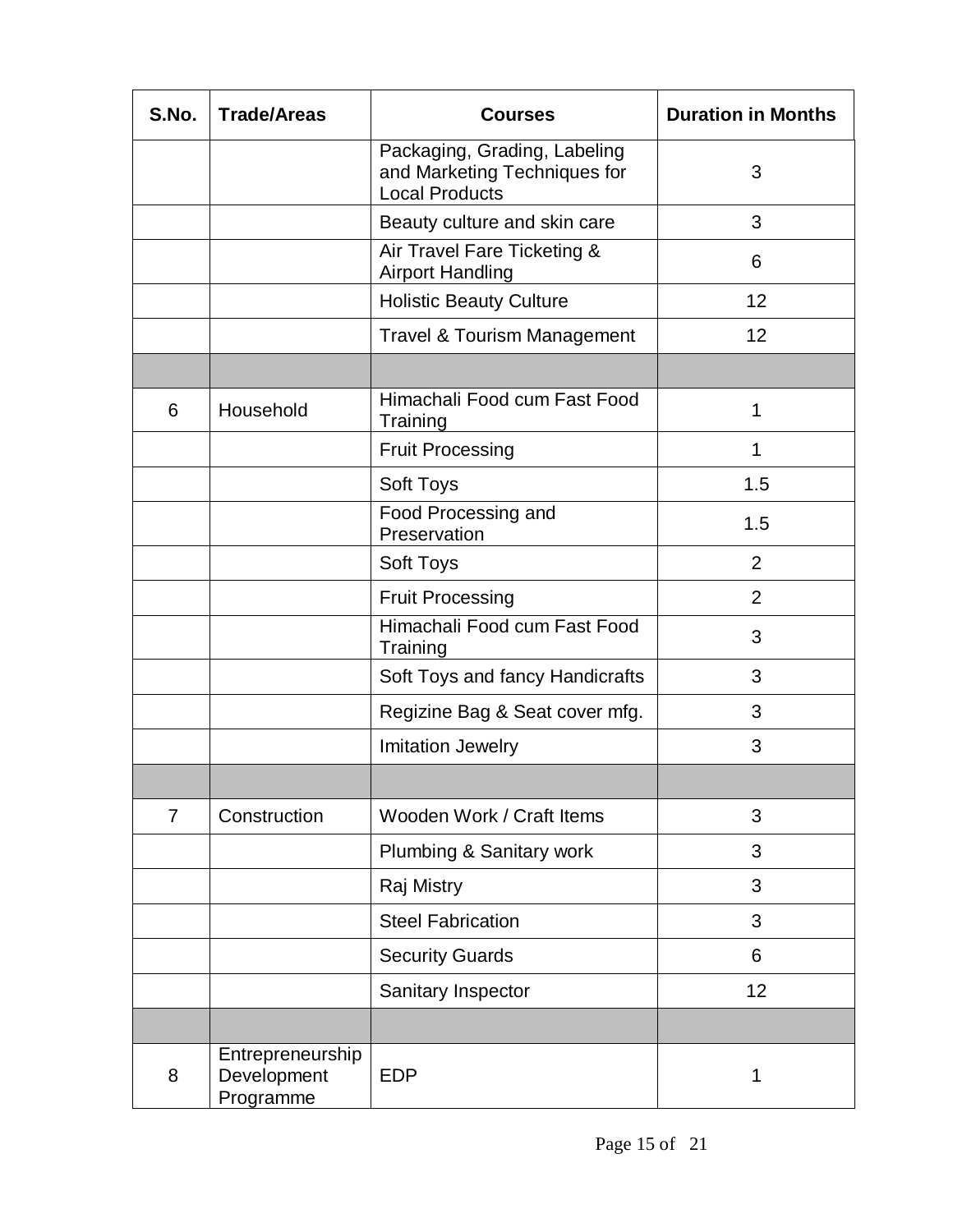# **Indicative list of Training Programmes of duration of more than one year**

| $\overline{\mathsf{s}}$ .<br>No. | <b>Name of Training Programme</b>                                         | <b>Duration</b><br>(months) | <b>Minimum</b><br>Qualification | Organising<br>Agency/                             |
|----------------------------------|---------------------------------------------------------------------------|-----------------------------|---------------------------------|---------------------------------------------------|
| $\overline{1}$ .                 | <b>Asstt./Attendant</b><br>Laboratory<br><b>Operator (Chemical Plant)</b> | 24                          | <b>SSLC</b>                     |                                                   |
| $\overline{2}$ .                 | Draughtsman (Civil/Mech.)                                                 | 24                          | <b>SSLC</b>                     |                                                   |
| $\overline{\mathbf{3}}$ .        | <b>Electronic Mechanic</b>                                                | 24                          | <b>SSLC</b>                     |                                                   |
| 4.                               | <b>Information</b><br><b>Technology</b><br>&<br><b>Electronics System</b> | 24                          | <b>SSLC</b>                     | <b>ITIs</b>                                       |
| 5.                               | Lift<br>Mechanic,<br>Machinist,<br>Maintenance Mechanic, Machanic         | 24                          | <b>SSLC</b>                     |                                                   |
| 6.                               | <b>Radiologist</b>                                                        | 24                          | 12th                            |                                                   |
| 7.                               | <b>Surveyor</b>                                                           | 24                          | <b>SSLC</b>                     |                                                   |
| 8.                               | <b>Wireman</b>                                                            | 24                          | 8th                             |                                                   |
| $\overline{9}$ .                 | <b>Dental Laboratory Technician</b>                                       | $\overline{24}$             | <b>SSLC</b>                     |                                                   |
| 10.                              | <b>Diploma</b><br>in<br><b>Radiation</b><br>and<br><b>Imaging Tech.</b>   | 18                          |                                 |                                                   |
| $\overline{11}$ .                | <b>Diploma</b><br><b>Medical</b><br>in.<br>Lab<br><b>Technology</b>       | 18                          |                                 | <b>Apollo Med-Skills</b>                          |
| 12.                              | Diploma in Cardiac Non-invasive<br>Tech.                                  | 18                          |                                 | Ltd.                                              |
| 13.                              | Diploma in Operation Theatre<br>Tech.                                     | $\overline{18}$             |                                 |                                                   |
| 14.                              | <b>Diploma in Dialysis Tech</b>                                           | $\overline{18}$             |                                 |                                                   |
| 15.                              | <b>Diploma in Ward Secretary</b>                                          | 18                          |                                 |                                                   |
| 16.                              | <b>Junior Basic Teacher's Training</b>                                    | 24                          | 12th                            | Teacher's<br><b>Training</b><br><b>Institutes</b> |
| 17.                              | <b>Nursing Courses</b>                                                    | Upto 24<br>months           | SSLC/12th                       | <b>Nursing Training</b><br><b>Institutes</b>      |
| $\overline{18}$ .                | <b>Textile Wet Processing</b>                                             | 14                          | <b>SSLC</b>                     | <b>KVIC</b>                                       |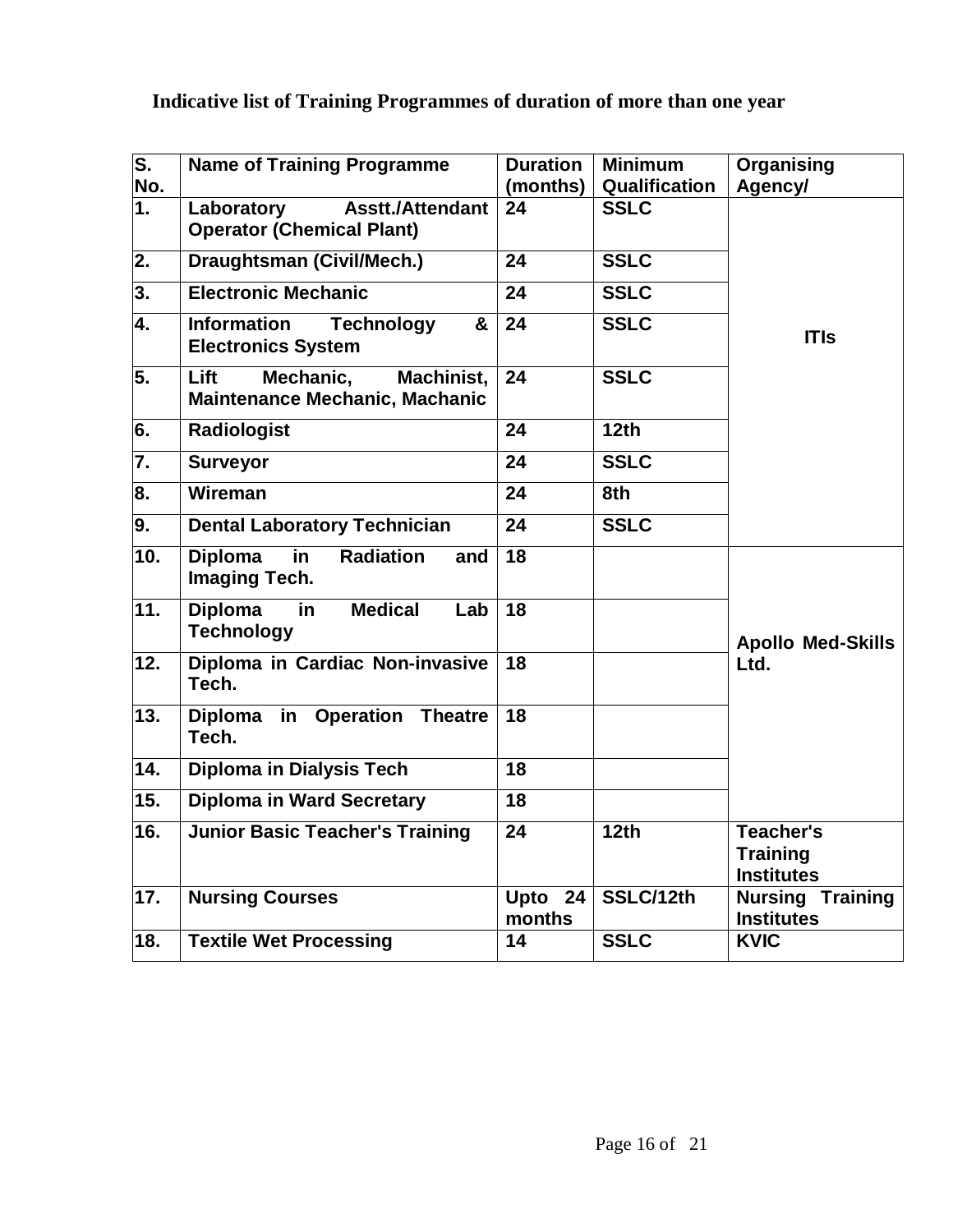#### **Annexure-IV**

#### **Details of Proposed Trade/Courses of Training & the Activities/Schemes for which loan may be disbursed**

| S.<br>No.      | <b>Trade/Areas</b>     | <b>Courses</b>                                                    | <b>Duration</b><br>in<br><b>Months</b> | Job<br><b>Employment</b> | <b>Upto Rs.1.00</b><br>lakh | <b>From Rs.1.01</b><br>lakh to<br><b>Rs.5.00 lakh</b> | <b>From Rs.5.01</b><br>lakh to<br><b>Rs.10.00 lakh</b> | <b>For More</b><br>than<br><b>Rs.10.00 lac</b> |
|----------------|------------------------|-------------------------------------------------------------------|----------------------------------------|--------------------------|-----------------------------|-------------------------------------------------------|--------------------------------------------------------|------------------------------------------------|
| 1              | Computer<br>Technology | <b>Computer Hardware</b><br>Assembling & services                 | 3                                      |                          |                             |                                                       |                                                        |                                                |
|                |                        | <b>Computer Software</b>                                          | 3                                      | yes                      |                             | Hardware<br>Repair &                                  |                                                        |                                                |
|                |                        | <b>Basic Computer Application</b>                                 | 3                                      | yes                      |                             | Service Shop                                          |                                                        |                                                |
|                |                        | Certificate Course in Data<br>Processing                          | 3                                      | yes                      |                             |                                                       |                                                        |                                                |
|                |                        | Certificate Courses in Office<br>Automation & Internet            | 3                                      |                          |                             | Computer Job<br>Work shop                             |                                                        |                                                |
|                |                        | PC, Monitor & Printer Repair &<br>Servicing                       | 4                                      |                          |                             | Hardware<br>Repair &<br>Service Shop                  |                                                        |                                                |
|                |                        | Certificate Courses in<br><b>Computer Hardware</b><br>Maintenance | 4                                      |                          |                             | Hardware                                              |                                                        |                                                |
|                |                        | Computer software and Tally                                       | 6                                      | yes                      |                             | Repair &<br>Service Shop                              |                                                        |                                                |
|                |                        | Adv. Diploma in Software<br>Tech.                                 | 6                                      | yes                      |                             |                                                       |                                                        |                                                |
|                |                        | <b>AUTO CAD</b>                                                   | 12                                     |                          |                             | Computer<br>Shop for<br><b>AUTOCAD</b><br>Job Work    |                                                        |                                                |
|                |                        |                                                                   |                                        |                          |                             |                                                       |                                                        |                                                |
| $\overline{2}$ | Apparel<br>Technology  | <b>Smart Checker</b>                                              | 1                                      | Yes                      |                             |                                                       |                                                        |                                                |
|                |                        | <b>Smart Operator (Sewing</b><br>Machine) (Basic)                 | 1.5                                    | Yes                      | <b>Tailoring Shop</b>       |                                                       |                                                        |                                                |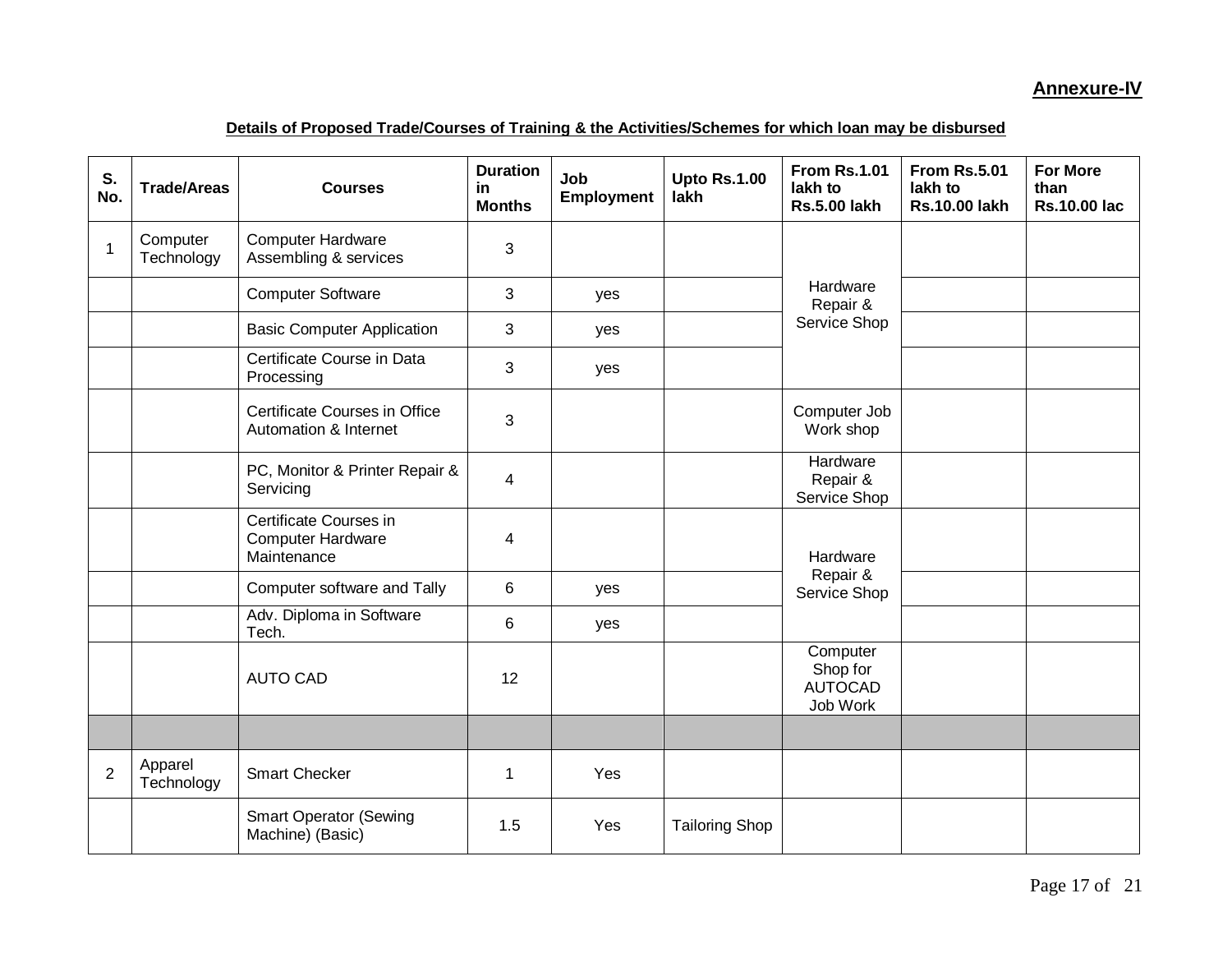| S.<br>No. | <b>Trade/Areas</b>                     | <b>Courses</b>                                                       | <b>Duration</b><br>in<br><b>Months</b> | Job<br><b>Employment</b> | <b>Upto Rs.1.00</b><br>lakh                           | <b>From Rs.1.01</b><br>lakh to<br><b>Rs.5.00 lakh</b> | <b>From Rs.5.01</b><br>lakh to<br><b>Rs.10.00 lakh</b> | <b>For More</b><br>than<br><b>Rs.10.00 lac</b> |
|-----------|----------------------------------------|----------------------------------------------------------------------|----------------------------------------|--------------------------|-------------------------------------------------------|-------------------------------------------------------|--------------------------------------------------------|------------------------------------------------|
|           |                                        | Embroidery                                                           | 3                                      |                          | Embroidery &                                          |                                                       |                                                        |                                                |
|           |                                        | Embroidery & Jerry work                                              | 3                                      |                          | Jerry work                                            |                                                       |                                                        |                                                |
|           |                                        | Woolen Shawl, Embroidery,<br>Caps & Socks                            | 3                                      |                          |                                                       |                                                       |                                                        |                                                |
|           |                                        | Himachali Craft (Rumal &<br>Dolls Making)                            | 3                                      |                          |                                                       | Manufacturing<br>Shop                                 |                                                        |                                                |
|           |                                        | Himachali Shawl Weaving and<br><b>Designing Training</b>             | 6                                      |                          |                                                       |                                                       |                                                        |                                                |
|           |                                        | Cutting & Tailoring/ Fashion<br>Designing                            | 3                                      |                          |                                                       |                                                       |                                                        |                                                |
|           |                                        | <b>Fashion Designing</b>                                             | 3                                      |                          |                                                       | Tailoring &<br>Fashion                                |                                                        |                                                |
|           |                                        | Fashion Designing and use of<br>fancy dress material                 | 3                                      |                          |                                                       | Designing                                             |                                                        |                                                |
|           |                                        | Readymade Garments Mfg.                                              | 3                                      |                          | <b>Tailoring Shop</b>                                 |                                                       |                                                        |                                                |
|           |                                        |                                                                      |                                        |                          |                                                       |                                                       |                                                        |                                                |
| 3         | Electric/<br>Electronics<br>Technology | Mobile Repair                                                        | $\overline{2}$                         |                          | Mobile Repair<br>Shop                                 |                                                       |                                                        |                                                |
|           |                                        | <b>Repairs of Electrical</b><br>Appliances & Domestic Wiring<br>etc. | 3                                      |                          | Repair &<br>Maintenance<br>of Household<br>items shop |                                                       |                                                        |                                                |
|           |                                        | Mobile repair including<br>Hardware and Software                     | 3                                      |                          |                                                       | Mobile Sale &<br>Repair Shop                          |                                                        |                                                |
|           |                                        | Motor Rewinding                                                      | 3                                      | Yes                      | Electrician<br>Shop                                   |                                                       |                                                        |                                                |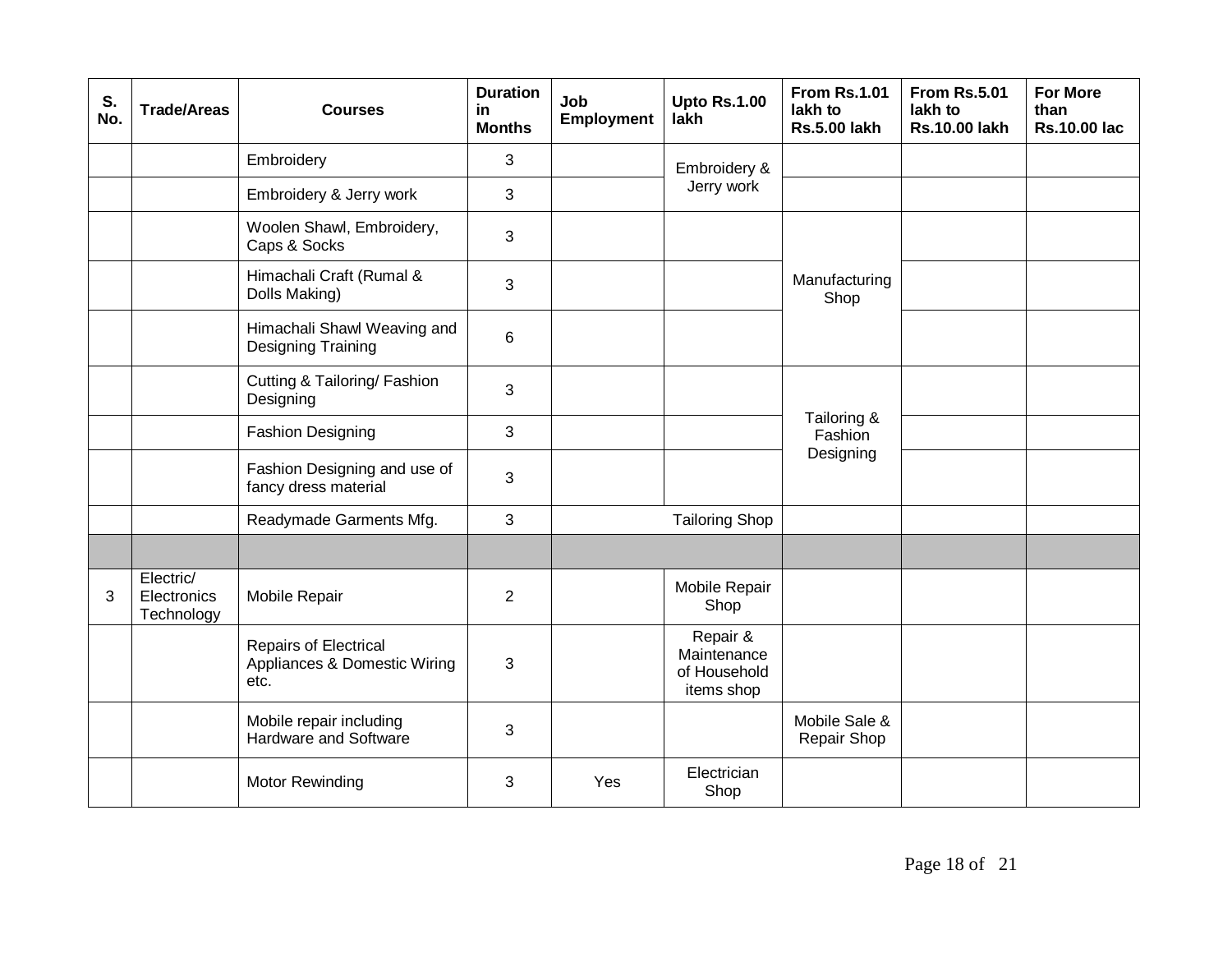| S.<br>No. | <b>Trade/Areas</b> | <b>Courses</b>                                                  | <b>Duration</b><br>in<br><b>Months</b> | Job<br><b>Employment</b> | <b>Upto Rs.1.00</b><br>lakh                           | <b>From Rs.1.01</b><br>lakh to<br><b>Rs.5.00 lakh</b> | <b>From Rs.5.01</b><br>lakh to<br><b>Rs.10.00 lakh</b> | <b>For More</b><br>than<br><b>Rs.10.00 lac</b>                                 |
|-----------|--------------------|-----------------------------------------------------------------|----------------------------------------|--------------------------|-------------------------------------------------------|-------------------------------------------------------|--------------------------------------------------------|--------------------------------------------------------------------------------|
|           |                    | <b>Consumer Electronic</b><br>Products-repairs &<br>maintenance | 3                                      |                          | Repair &<br>Maintenance<br>of Household<br>items shop |                                                       |                                                        |                                                                                |
|           |                    | Certificate Course in Camera<br>(Still Photography)             | 3                                      |                          |                                                       | Studio for<br>Videography &<br>Photography            |                                                        |                                                                                |
|           |                    | Advance Certificate Course in<br>Television Reporting.          | 3                                      | Yes                      |                                                       |                                                       |                                                        |                                                                                |
|           |                    | Videography & Photography                                       | 3                                      |                          |                                                       | Studio for<br>Videography &<br>Photography            |                                                        |                                                                                |
|           |                    | Certificate Course in Video<br>Editing                          | 6                                      | Yes                      |                                                       | Video Editing<br>Shop                                 |                                                        |                                                                                |
|           |                    |                                                                 |                                        |                          |                                                       |                                                       |                                                        |                                                                                |
| 4         | Automobiles        | <b>LMV Driving</b>                                              | 1                                      | Yes                      |                                                       |                                                       | For purchase<br>of vehicle                             | For purchase<br>of vehicle<br>(including<br>Sanitation<br>Related<br>Vehicles) |
|           |                    | L.T. Motor Driving cum<br>Advance Mechanism Training            | 3                                      | Yes                      |                                                       |                                                       | For purchase<br>of vehicle                             | For purchase<br>of vehicle<br>(including<br>Sanitation<br>Related<br>Vehicles) |
|           |                    | Automobile Repairs &<br>Servicing                               | 3                                      |                          |                                                       | Automobile<br>Repair Shop                             |                                                        |                                                                                |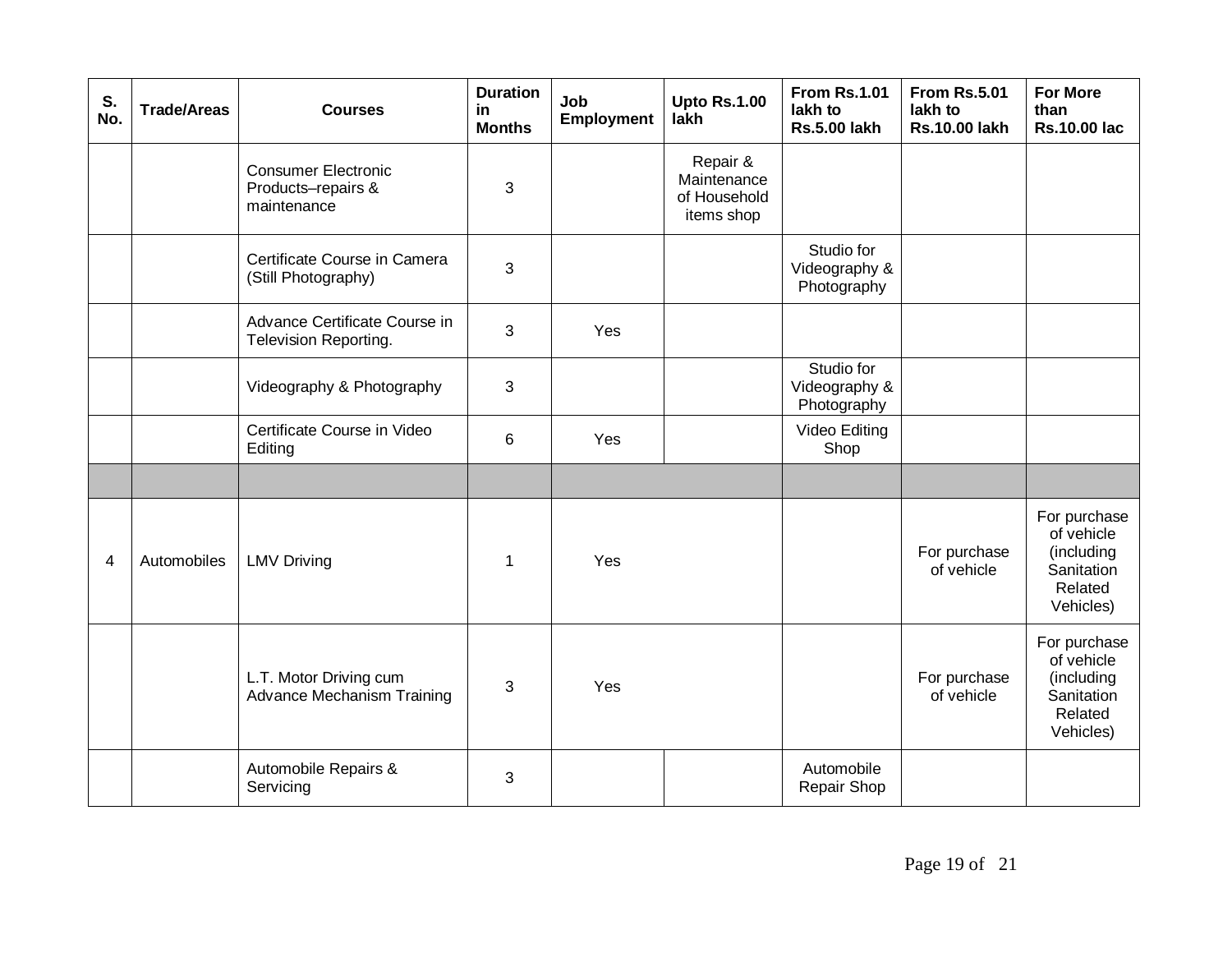| S.<br>No. | <b>Trade/Areas</b> | <b>Courses</b>                                                                        | <b>Duration</b><br>in<br><b>Months</b> | Job<br><b>Employment</b> | <b>Upto Rs.1.00</b><br>lakh            | <b>From Rs.1.01</b><br>lakh to<br><b>Rs.5.00 lakh</b> | <b>From Rs.5.01</b><br>lakh to<br><b>Rs.10.00 lakh</b> | <b>For More</b><br>than<br><b>Rs.10.00 lac</b> |
|-----------|--------------------|---------------------------------------------------------------------------------------|----------------------------------------|--------------------------|----------------------------------------|-------------------------------------------------------|--------------------------------------------------------|------------------------------------------------|
|           |                    | Motor driving and basic<br>mechanism                                                  | 6                                      | Yes                      |                                        |                                                       |                                                        |                                                |
|           |                    |                                                                                       |                                        |                          |                                        |                                                       |                                                        |                                                |
| 5         | Vocational         | Dona Pattal Mfg.                                                                      | 1.5                                    |                          | Paper Utensil<br>Manufacturing<br>Shop |                                                       |                                                        |                                                |
|           |                    | Paper Bags, Paper Envelops,<br>Gift Bags, File Cover etc.                             | $\overline{2}$                         |                          | Paper Utensil<br>Manufacturing<br>Shop |                                                       |                                                        |                                                |
|           |                    | Beauty culture and skin care                                                          | 3                                      |                          |                                        | <b>Beauty</b><br>Parlour                              |                                                        |                                                |
|           |                    | Packaging, Grading, Labeling<br>and Marketing Techniques for<br><b>Local Products</b> | 3                                      | Yes                      |                                        |                                                       |                                                        |                                                |
|           |                    | Air Travel Fare Ticketing &<br><b>Airport Handling</b>                                | 6                                      |                          |                                        | <b>Travel Agent</b><br>Shop                           |                                                        |                                                |
|           |                    | <b>Holistic Beauty Culture</b>                                                        | 12                                     |                          |                                        | <b>Beauty</b><br>Parlour                              |                                                        |                                                |
|           |                    | Travel & Tourism<br>Management                                                        | 12                                     |                          |                                        | <b>Travel Agent</b><br>Shop                           |                                                        |                                                |
|           |                    |                                                                                       |                                        |                          |                                        |                                                       |                                                        |                                                |
| 6         | Household          | Himachali Food cum Fast<br>Food Training                                              | 3                                      | Yes                      |                                        | Dhaba/<br>Restaurant                                  |                                                        |                                                |
|           |                    | <b>Fruit Processing</b>                                                               | 1                                      | Yes                      | Fruit<br>Processing<br>Shop            |                                                       |                                                        |                                                |